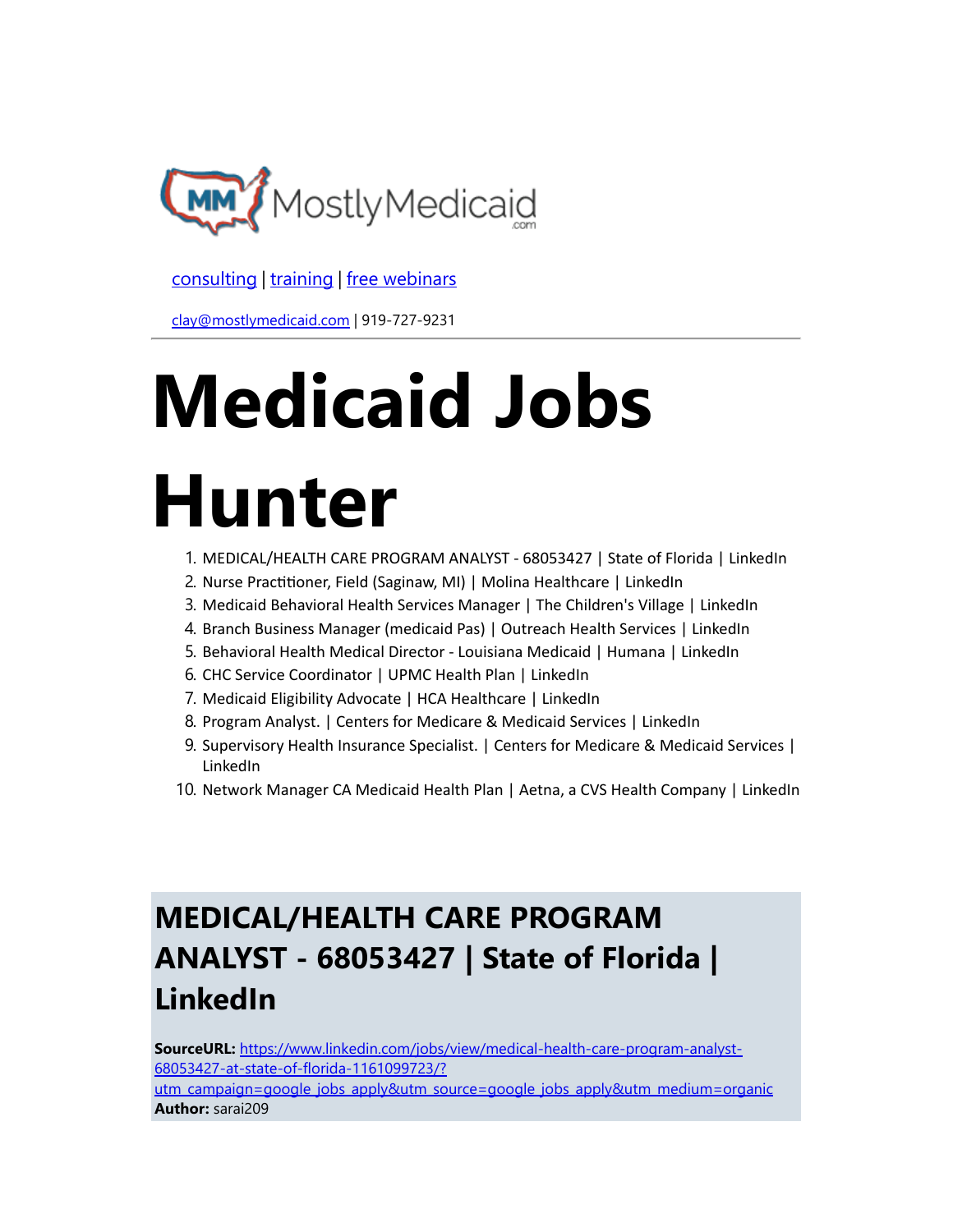### MEDICAL/HEALTH CARE PROGRAM ANALYST - 68053427

### **State of [Florida](https://www.linkedin.com/company/3944/) Company Location**

New Posted Date Be among the first 25 applicants

RequisitionNo: 50127

Agency: Agency for HealthCare Administration

Working Title: MEDICAL/HEALTHCARE PROGRAM ANALYST - 68053427

PositionNumber: 68053427

Salary: \$1,574.93 / Bi-Weekly

Posting Closing Date:03/19/2018

This is an exciting opportunity to help shape thequality of health care in Florida. The Agency for Health CareAdministration (AHCA) is the State of Florida agency responsiblefor oversight of the Medicaid program. The Medicaidprogram provides low-income families and individuals with access tohealth care. If you have a desire to use your talent andskills at an organization that provides critical services tomillions of individuals and families across the state, AHCA invitesyou to apply to become an essential member of our team. As one ofFlorida's leading state agencies, AHCA'sdiverse workforce community of more than 1,400 employees is proudof its efforts to serve the people of Florida.

We are seeking to hire a Medical Health Care Program Analystwho desires to work to enhance the delivery of health care servicesthrough the Florida Medicaid Program. This positionrequires a candidate who is creative, flexible, innovative, and whowill thrive in a fast-paced, team based work environment.

This position is located in the Bureau of MedicaidPlan Management Operations (PMO). PMO is responsible for theprimary oversight of Medicaid's managed care programs,with a focus on the Statewide Medicaid Managed Care (SMMC) program.The bureau's primary responsibility is ensuring that themanaged care plans meet Medicaid contractual requirements,including the timely provision of medically needed services andprovider payment for such services.

Thishighly professional and technical position is located in theCompliance Coordination Unit (CCU). The CCU is responsible forcoordination and standardization of compliance related activitiesacross the Agency, as well as being responsible for conductingcontract monitoring. The person in this position serves as a teammember who conducts contract monitoring activities to ensuremultiple Fortune 500 health plans who have contracted with AHCA toprovide Medicaid services for the Statewide Medicaid Managed CareProgram are in compliance with contractual requirements.

### Some Examples Of Work Include

- Coordinating, implementing andmonitoring of SMMC plan management compliance coordinationactivities.
- Reviewing andanalyzing reports submitted by managed care plans to determine plancompliance.
- Conducting programevaluations, and conducting work simplifications.
- Providing technical assistance tomanaged care plans.
- Developingcompliance related operational processes and procedures.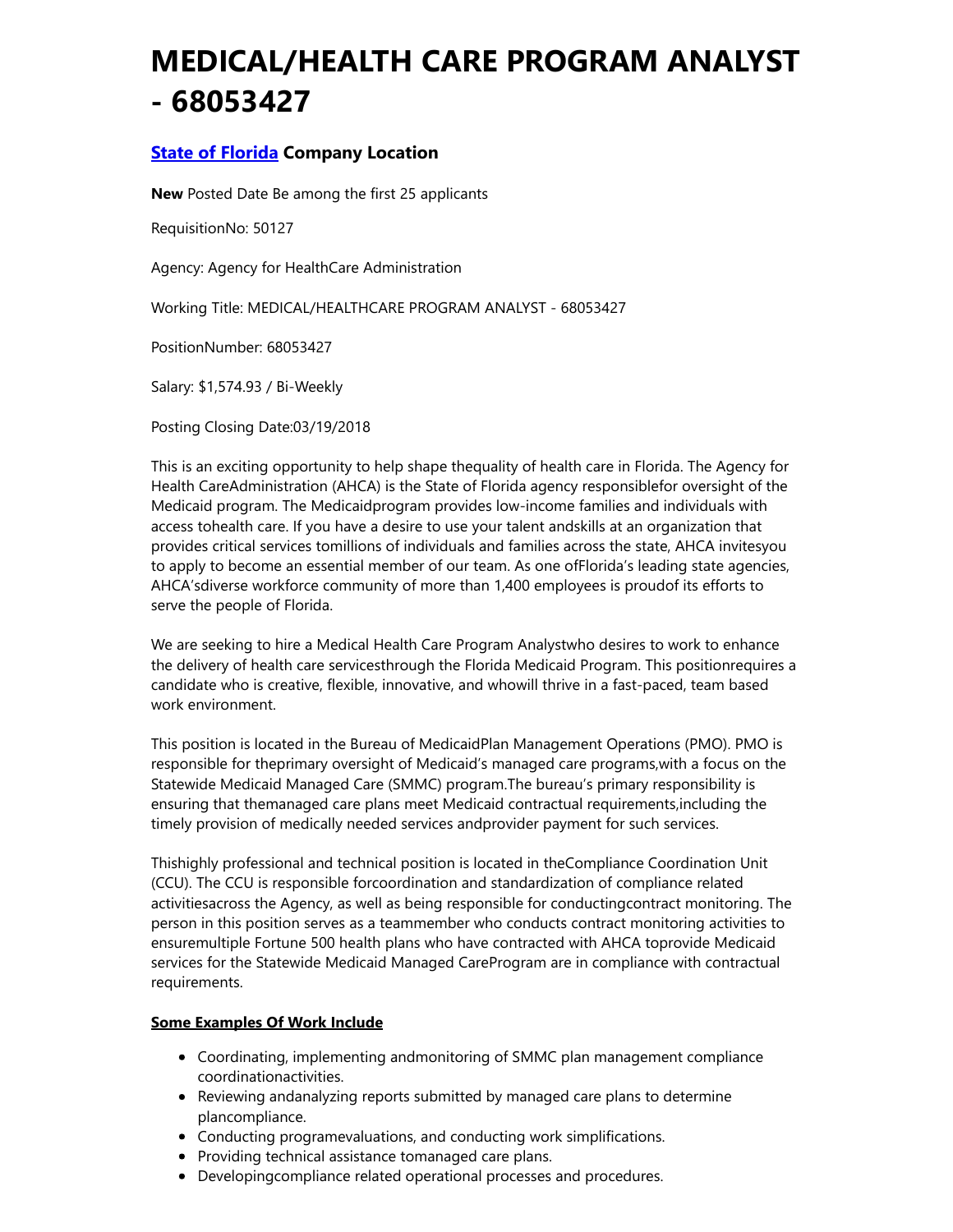### AHCA Offers An Excellent Array Of Benefits,including

- Healthinsurance
- Lifeinsurance
- Dental, vision and supplementalinsurance
- Retirementbenefits
- Vacation and sickleave
- Paidholidays
- Opportunities for careeradvancement
- Tuition waiver for public collegecourses
- Trainingopportunities

This position may require travel.

For more information about the Bureau ofPlan Management Operations, please visit our website athttp://ahca.myflorida.com/Medicaid/index.shtml.

Join us at the Agency for Health Care Administration infulfilling our mission to provide "Better Health Care forallFloridians".

### Knowledge, Skills,andabilities

- Knowledge of methods necessary forefficient compiling, organization and analyzingdata;
- Knowledge of, and experience with, wordprocessing, spreadsheet and/or database software asrequired;
- Knowledge of system integrations, design,development, testing andimplementation;
- Knowledge of system security and thesecure electronic transfer ofinformation/data;
- Ability to direct/coordinate the planningand implementation of operational/program reviews and monitoringactivities;
- Ability to interpret and apply contractrequirements, statutes, rules, regulations, policies andprocedures;
- Ability to communicate effectively, bothverbally and inwriting;
- Ability to work cooperatively as a memberof the team;
- Ability to determine work priorities andensure proper completion of work assignments in a timelymanner;
- Ability to collect, analyze and evaluatedata quickly and accurately, develop reports, and makerecommendations;
- Ability to apply state procurement lawsand contract managementpolicies/procedures;
- Ability to present information to otherswho possess varying levels of knowledge related to complextopics/initiatives/technicalinformation.
- Ability to travel with or withoutaccommodations.

### Minimumqualificationsrequirements

- Atleast 2 years of experience coordinating, planning and implementingoperational reviews and conducting program compliancemonitoring.
- Atleast 2 years of experience conducting data analysis and developingreports.
- Atleast 2 years of experience developing operational processes andprocedures.
- Atleast 2 years of experience working with MicrosoftExcel.
- Abachelor's degree from a college or university is preferredwith two additional years of professional experience in dataanalysis, program monitoring, developing processes and procedures.A master's degree from a college or university cansubstitute on a year-foryear basis for the preferred degree andexperience.

### CONTACT:SARAH M. JAMES850-412-4032

The Stateof Florida is an Equal Opportunity Employer/Affirmative ActionEmployer, and does not tolerate discrimination or violence in theworkplace.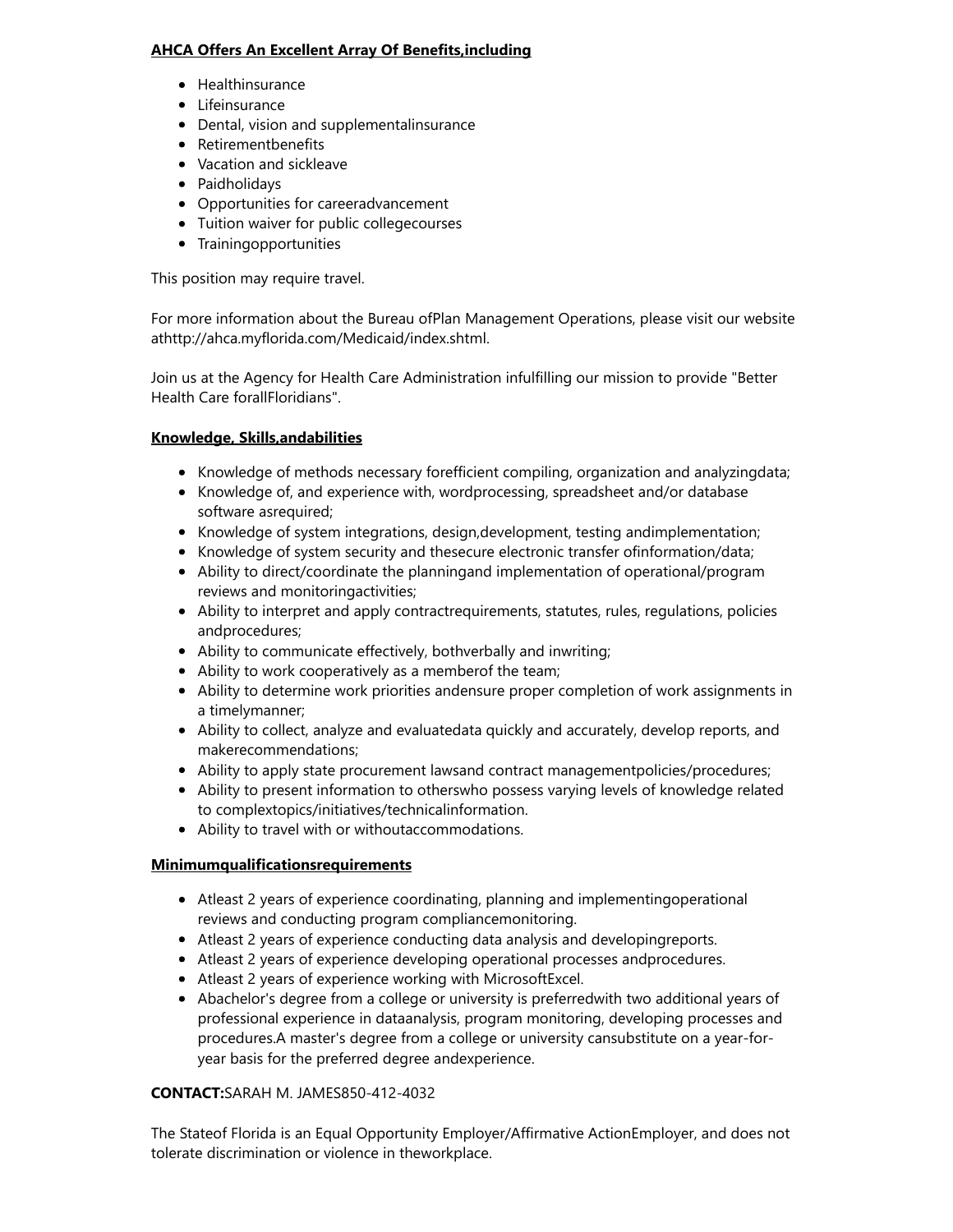Candidates requiring a reasonableaccommodation, as defined by the Americans with Disabilities Act,must notify the agency hiring authority and/or People First ServiceCenter (1-866-663-4735). Notification to the hiring authority mustbe made in advance to allow sufficient time to provide theaccommodation.

The State of Florida supports aDrug-Free workplace. All employees are subject to reasonablesuspicion drug testing in accordance with Section 112.0455, F.S.,Drug-Free Workplace Act.

VETERANS'PREFERENCE. Pursuant to Chapter 295, FloridaStatutes, candidates eligible for Veterans' Preference willreceive preference in employment for Career Service vacancies andare encouraged to apply. Candidates claiming Veterans'Preference must attach supporting documentation with eachsubmission that includes character of service (for example, DD Form214 Member Copy #4) along with any other documentation as requiredby Rule 55A-7, Florida Administrative Code. Veterans'Preference documentation requirements are available by clickinghere. All documentation is due by the close of the vacancyannouncement.

### Nurse Practitioner, Field (Saginaw, MI) | Molina Healthcare | LinkedIn

SourceURL: https://www.linkedin.com/jobs/view/nurse-practitioner-field-saginaw-mi-atmolina-healthcare-1155842975/? [utm\\_campaign=google\\_jobs\\_apply&utm\\_source=google\\_jobs\\_apply&utm\\_medium=organic](https://www.linkedin.com/jobs/view/nurse-practitioner-field-saginaw-mi-at-molina-healthcare-1155842975/?utm_campaign=google_jobs_apply&utm_source=google_jobs_apply&utm_medium=organic) Author: sarai209

### Nurse Practitioner, Field (Saginaw, MI)

### **Molina [Healthcare](https://www.linkedin.com/company/15283/) Company Location**

Posted Date Be among the first 25 applicants

#### **Description**

Molina Healthcare has always been a special place to work. Founded by Dr. C. David Molina 35 years ago, the company has grown over the past few decades from a single clinic to health plans serving fifteen states. During the time of expansion we have never lost sight of the mission that defines us; to serve the most financially vulnerable members of our society with dignity and respect. Our goal is to ensure "that everyone has access to quality healthcare."

Vitalis/Care Connections, our national team of Nurse Practitioners, provides in home health services for Medicare, Marketplace, and Medicaid recipients. Through our program we are able to meet our patients where they live and conduct health assessments in the privacy and comfort of their home.

By utilizing Epic, our customized electronic health record, as well as advanced point-of-care testing equipment, we are able to provide our patients with a thorough and comprehensive health care experience. We use technology to strategically schedule visits with the aim of maximizing patient care time while decreasing the time spent driving from home to home. Visits vary from preventive care for diabetics, to post-partum assessments, and annual comprehensive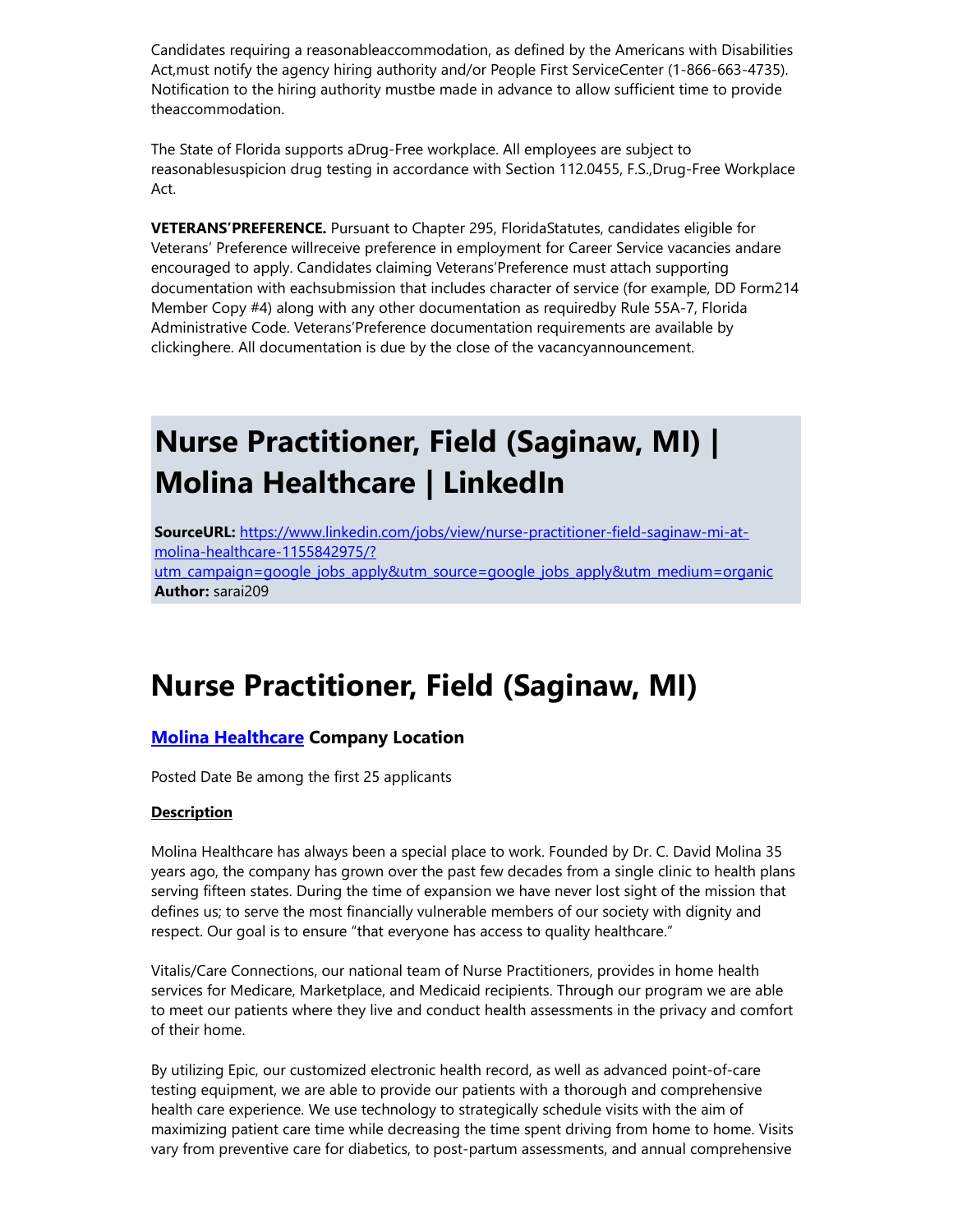exams to make sure our health plans receive a complete and accurate picture of our patients' health conditions and needs.

We are looking for Family Nurse Practitioners who are committed to caring for those who are often overlooked and under-served in our society. As the next generation of delivery models unfold, this is an opportunity to join a progressive organization that has never lost sight of the mission of meeting the medical, psychological and social needs of each patient. As a result, this strengthens the communities we serve and delivers superior outcomes.

ABOUT US: Molina Healthcare, a FORTUNE 500, managed care organization, arranges for the delivery of health care services and offers health information management solutions to nearly five million individuals and families who receive their care through Medicaid, Medicare and other government-funded programs in fifteen states.

#### As a Nurse Practitioner You Will

► Complete a comprehensive review and assessment of patients' medical history, current medications, psycho-social well-being and social determinants of health

► Document progress notes that support comprehensive capture of all active diagnoses

► Provide incomplete preventive care services as determined by HEDIS or Medicare 5 Star requirements

► Perform point-of-care lab and diagnostic testing, such as Hemoglobin A1C, monofilament, nephropathy screening and diabetic retinal exams

- ► Follow-up on abnormal results and coordinate ongoing care with PCP
- ► Write prescriptions with the support and oversight of a collaborating physician

► Help at-risk patients transition from the hospital and other facilities to their own home through in-person assessments, post discharge medication reconciliation, referrals and care coordination with the PCP.

#### Minimum Requirements

- ► Board certified as an Advanced Nurse Practitioner in the specialty area of family medicine
- ► Hold an active, unrestricted state Nurse Practitioner license, as well as DEA and NPI number
- ► Have a current provider card in Basic Life Support (BLS)

► Comfortable walking up flights of stairs while carrying up to 50 lbs. of equipment, as some residences may not have elevators

#### Ideal Candidates Have

- $\blacktriangleright$  A passion to serve the underserved
- ► Previous experience working with Medicaid, Marketplace and Medicare populations

► At least 3 years of clinical experience preferably in home health, palliative care and/or hospice settings

- ► Epic EHR experience
- ► Bilingual or multi-lingual communication skills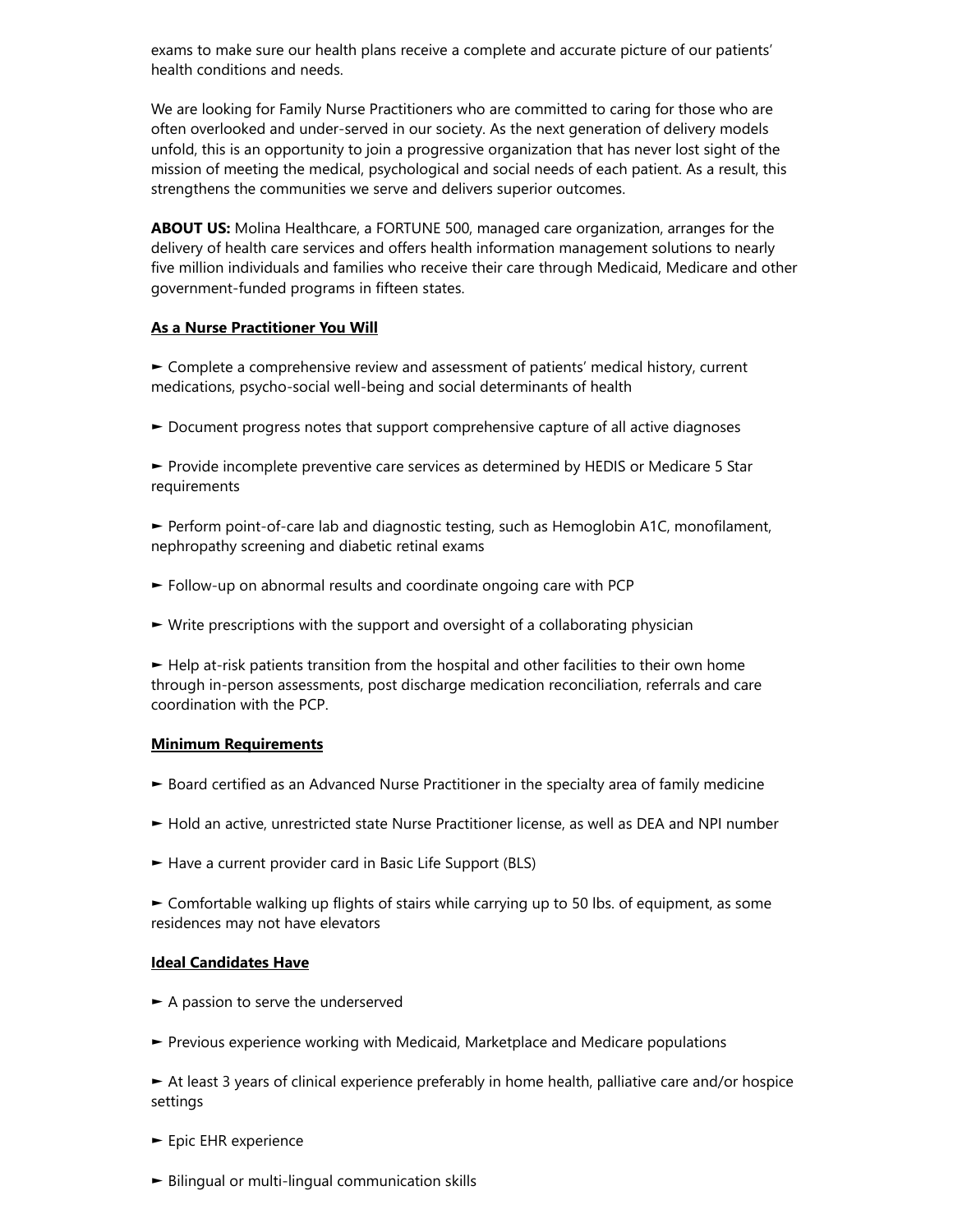### You Will Love This Job If

► You consider yourself a self-starter and enjoy being outside of the four walls of a clinic or hospital

► You consider yourself an innovator and would like to participate in pilots for new services or care models

► You are tech savvy and want to learn more about Clinical Informatics or Health Information **Technology** 

► You are a new graduate looking for a fulfilling entry into the world of healthcare

### WHAT'S IN IT FOR YOU?

### **Benefits**

- ► Competitive financial compensation including generous health insurance benefits
- ► Work life balance with a fixed productivity goals and no call requirements
- ► Sign on bonus
- ► Student loan repayment program
- ► A continuous learning environment that includes tuition reimbursement

► Walking the talk: Molina's commitment to community includes 16 hours of paid volunteer time off!

- ► Generous retirement program
- ► Employee Stock Purchase Program
- ► Home office stipend, mileage reimbursement and cell phone

We are an equal opportunity employer and value diversity at Molina Healthcare. We do not discriminate on the basis of race, religion, color, national origin, gender, sexual orientation, age, martial status, veteran status, or disability status.

#### Required Education

#### Job Qualifications

Master's degree in nursing from an accredited nursing program

### Required Experience

- Previous experience as a licensed clinician providing care in a home health setting
- 0-3 Years as Nurse Practitioner
- Minimum 3 years clinical experience

#### Required License, Certification, Association

- Completion of Nurse Practitioner program at the Master's level with certification
- Current state-issued license to practice as a Nurse Practitioner
- Must meet credentialing requirements established for nurse practitioners (Master's Degree in Nursing and National Certification from one of the following organizations: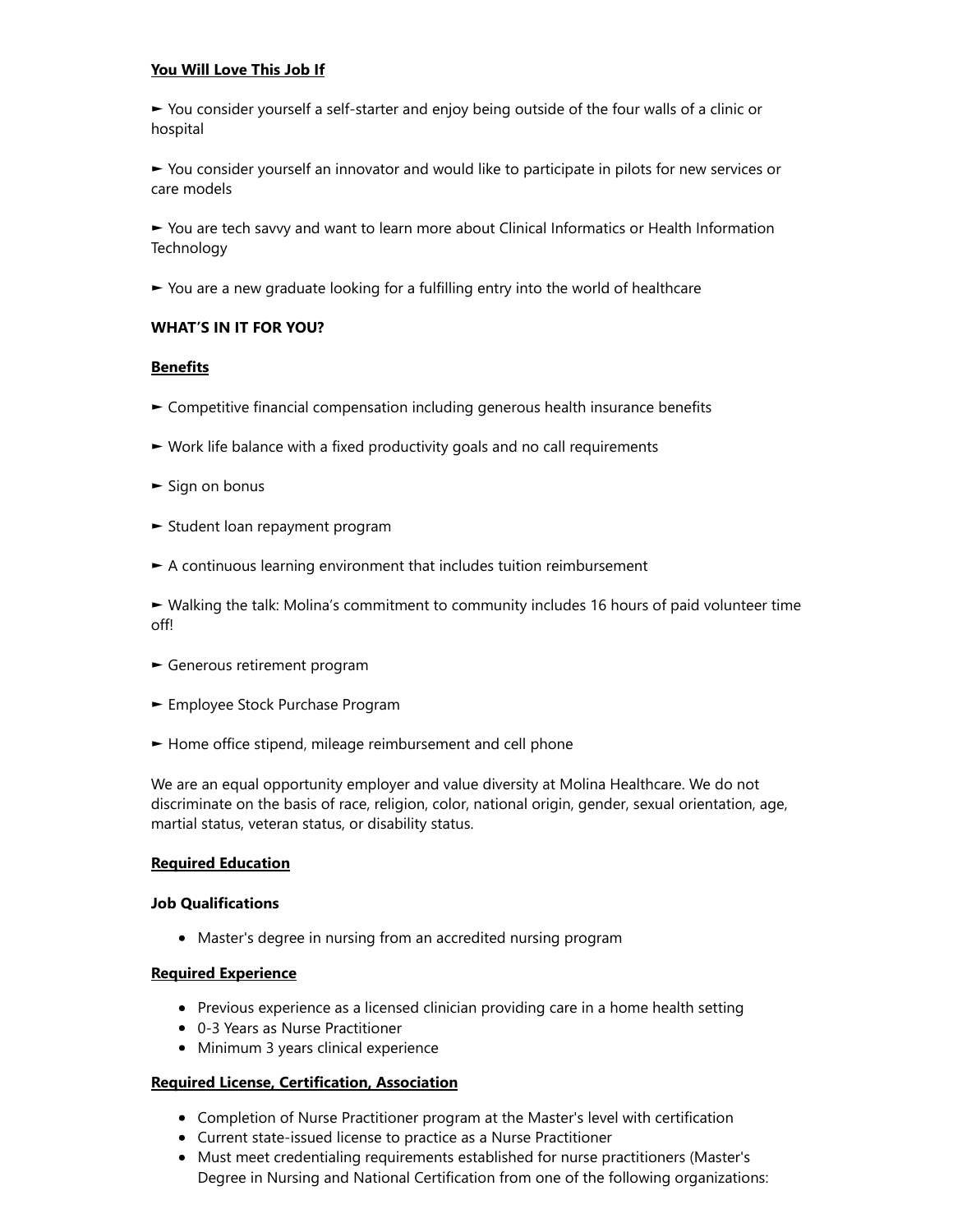American Academy of Nurse Practitioners; American Credentialing Center; National Certification Corporation for Obstetric, Gynecologic and Neonatal Nursing Specialties; National Certification Board of Pediatric Nurse Practitioners and Nurses.)

### Preferred Education

Master's degree major in gerontology or behavioral health

### Preferred Experience

- Previous experience as Nurse Practitioner, 5+ Years
- Extensive home health experience with low income populations, especially in management of chronic conditions
- Bilingual and bicultural

To all current Molina employees: If you are interested in applying for this position, please apply through the intranet job listing.

Molina Healthcare offers a competitive benefits and compensation package. Molina Healthcare is an Equal Opportunity Employer (EOE) M/F/D/V.

To learn more about Molina Healthcare Careers, follow us on LinkedIn , Twitter & Facebook . You can also visit Molina Cares to view interactive tutorials on resume & cover letter writing, interviewing and more!

### Primary Location

US-MI-Flint-MIFLINT

Job

Fusion

#### **Organization**

Health Plans

#### Job Posting

Mar 5, 2019, 3:00:43 PM

### Medicaid Behavioral Health Services Manager | The Children's Village | LinkedIn

SourceURL: https://www.linkedin.com/jobs/view/medicaid-behavioral-health-servicesmanager-at-the-children%27s-village-1160101249/? [utm\\_campaign=google\\_jobs\\_apply&utm\\_source=google\\_jobs\\_apply&utm\\_medium=organic](https://www.linkedin.com/jobs/view/medicaid-behavioral-health-services-manager-at-the-children%27s-village-1160101249/?utm_campaign=google_jobs_apply&utm_source=google_jobs_apply&utm_medium=organic) Author: sarai209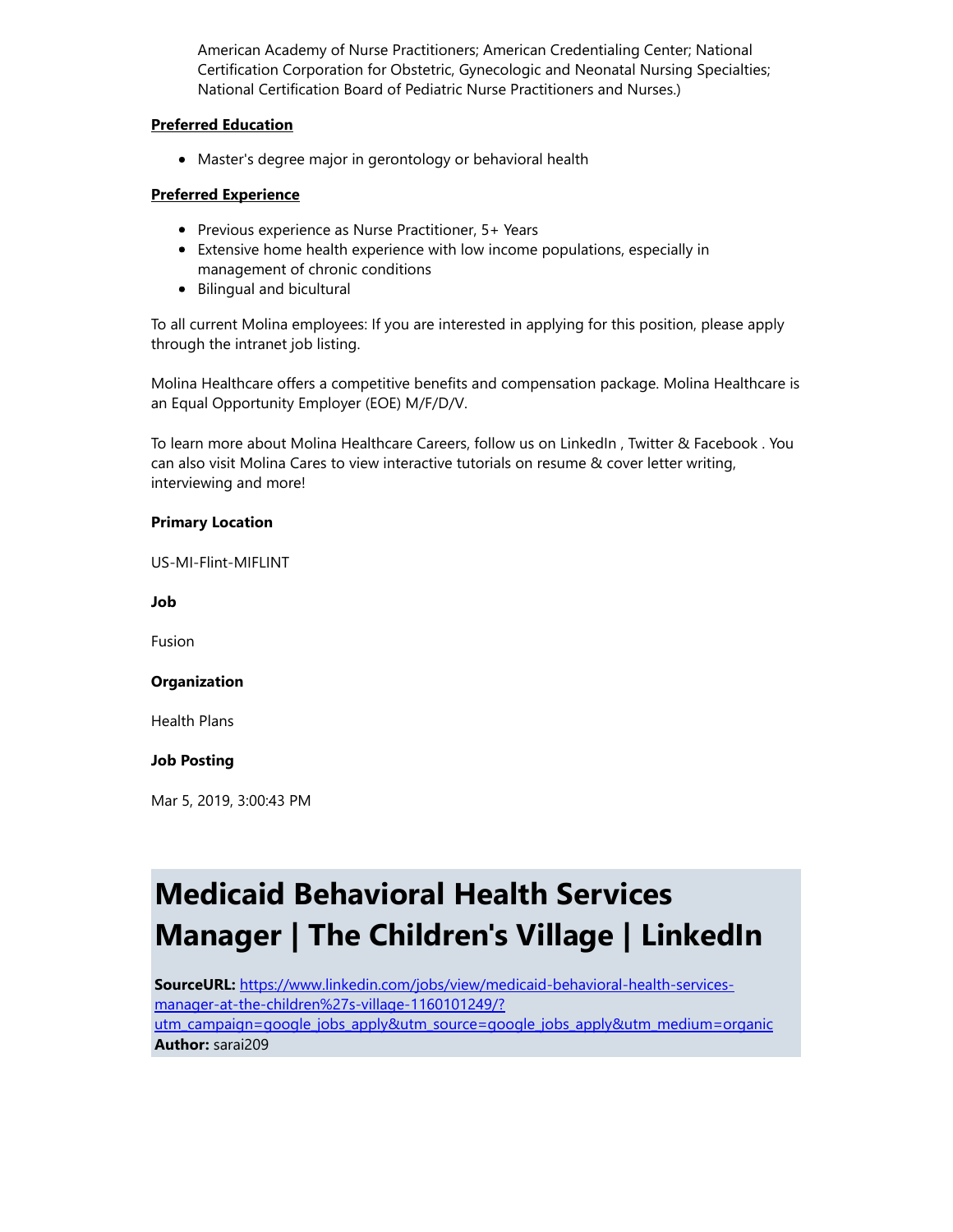## Medicaid Behavioral Health Services Manager

### Company Name The [Children's](https://www.linkedin.com/company/95511/) Village Company Location Dobbs Ferry, NY, US

Posted Date Posted 1 day ago Number of applicants Be among the first 25 applicants

### **Description**

Position Overview: The Medicaid Behavioral Health Services Manager is responsible for the coordination and oversight of outpatient behavioral health services authorized under Child and Family Treatment and Support Services (CFTSS) and Home and Community Based Services (HCBS). The MBHS Manager ensures that providers are appropriately credentialed and supervised, that services are delivered to eligible clients as part of an approved plan of care, and that services are documented and billed in a manner that is compliant with all applicable regulations, contracts, and best practices. The MBHS Manager provides subject matter expertise across the agency's programs regarding eligibility, service definitions, billing and documentation requirements, managed care benefits and authorizations, and Medicaid compliance, and works to develop new MBHS delivery options and referral sources to the benefit of clients and their families.

Position Qualifications: Bachelor's degree with at least five years' experience in Medicaid health or behavioral health services, oversight, or compliance OR Master's degree with at least two years' experience. Knowledge of NY State Medicaid benefits, including foster care per diems, waiver programs, or other behavioral health services preferred. Ability to interpret and understand new Medicaid services and policies and develop and implement program models in response. Strong organization and tracking skills to monitor compliance, billing and regulatory requirements. Knowledge or experience with the use of myEvolv (or similar electronic health records) for outpatient behavioral health documentation and billing preferred.

### Seniority Level

Associate

### Industry

- Non-profit Organization Management
- Individual & Family Services
- Mental Health Care

### Employment Type

Full-time

### Job Functions

- Customer Service
- Information Technology

## Branch Business Manager (medicaid Pas) | Outreach Health Services | LinkedIn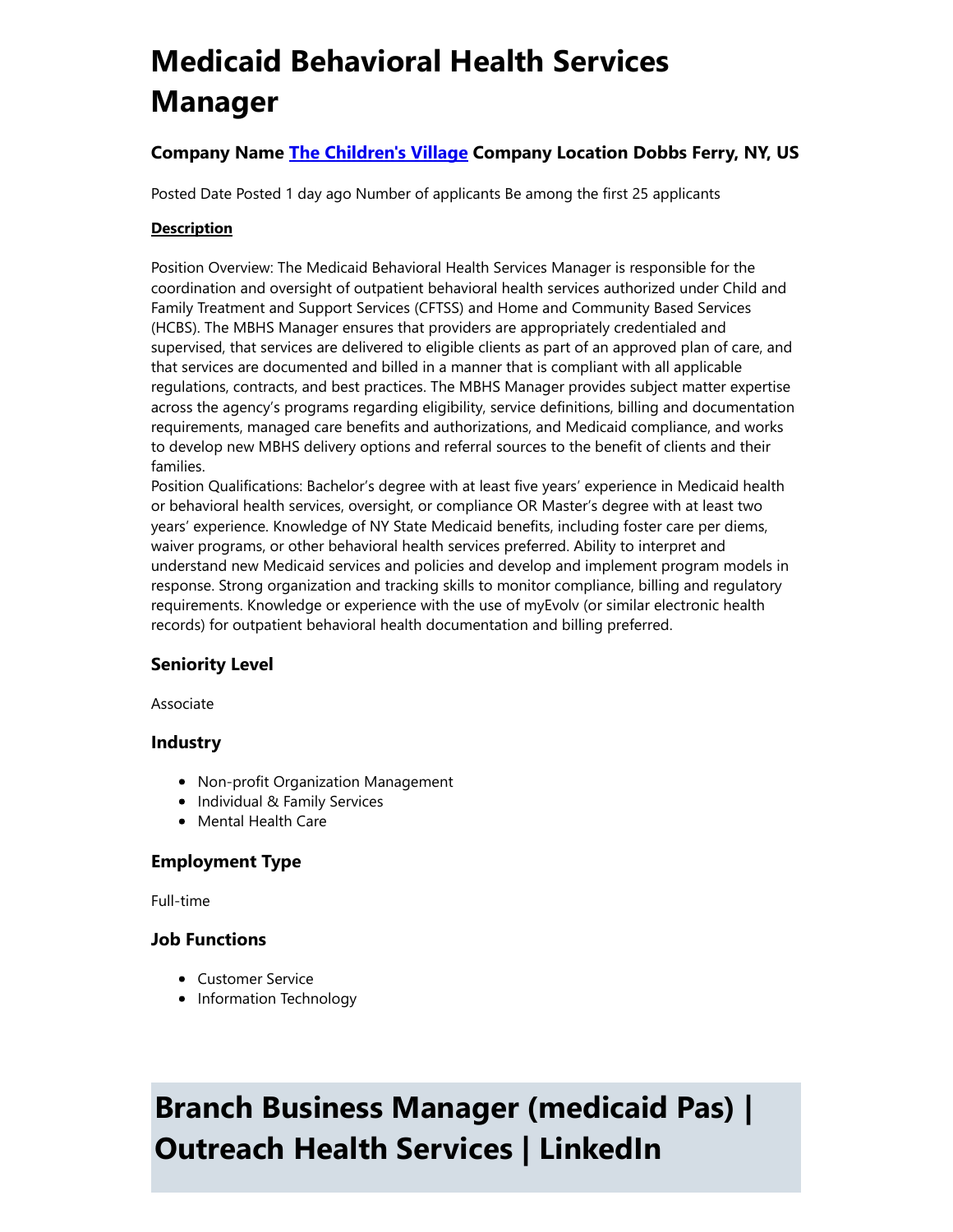[utm\\_campaign=google\\_jobs\\_apply&utm\\_source=google\\_jobs\\_apply&utm\\_medium=organic](https://www.linkedin.com/jobs/view/branch-business-manager-%28medicaid-pas%29-at-outreach-health-services-1161811025/?utm_campaign=google_jobs_apply&utm_source=google_jobs_apply&utm_medium=organic) Author: sarai209

### Branch Business Manager (medicaid Pas)

### **[Outreach](https://www.linkedin.com/company/990598/) Health Services Company Location**

Posted Date Be among the first 25 applicants

- $\bullet$  \$40,000
- \$90,000 a year
- We are looking for an ambitious Business Manager to help develop our Houston area.Our company is evolving, and we are looking for people who want to grow with us! If you are tired of being told it can't be done, then join us as we develop exciting new products and services.Home care services have not fundamentally changed in the last 40 years. We believe our company needs to evolve into a new integrated care model and play an active part in the healthcare continuum.Do you want to challenge the status quo? Are tired of box-checking regulations that value compliance over quality and outcomes? With us, you will not be limited by your imagination; only by your willingness to take positive action.If you to have the discipline to be the best, never accept average, and are always looking to disrupt/improve conventional ways of doing things, you will fit into our team.Transparency and accountability are our business mantra
- understand what that means.If the big office and status is important to you
- don't apply
- you won't be happy on our team.ABOUT THE JOB:
- We need a new Business Manager at our current home care company (40 years strong!) who is willing to be at the forefront of a journey to lead an integrated services division in the Houston market. You will build the business plan for the office and show you have a commercial understanding of how your business unit works. You must focus on strategic planning to grow the area.Show us that you understand that technology is our future!... However, at our heart, we are a people business (technology is just the enabler) so you must be a people person. If you love paper, you will hate our business because we are looking to automate everything.Build the relationships to grow your business and show you understand the importance of those relationships. Provide the leadership to the office
- know when you have to roll up your sleeves and lead by example and know when you need to get out of the weeds. Have the people skills to manage your team (everybody in the branch reports into this role) and show you can understand how to recognize and develop potential. You will be transparent and accountable on a business and personal level to your team and the company.SKILLS:
- A hunger for change and growth. Passionate about working as a team. Desire to create new and innovate ways of dealing with problems. Not afraid to be a leader. Embrace **Technology**
- we don't mind teaching you, but only if you see the potential and are hungry to learn. Team player who accepts help and ideas from outside sources. Exceptional problemsolving skills, multi-tasker under pressure. Work ethically
- Being "right" does not matter, doing "the right thing every time" is what is important.REQUIREMENTS:
- You need to know this market. You have to understand Medicaid PAS programs and the complexity around them. If you have never worked with these programs you will not be able to run in this role unfortunately. Show us you have the inside knowledge of the market and the understanding of how to manage and build this business. Formal education is not that important, but a track record of achievement and hunger is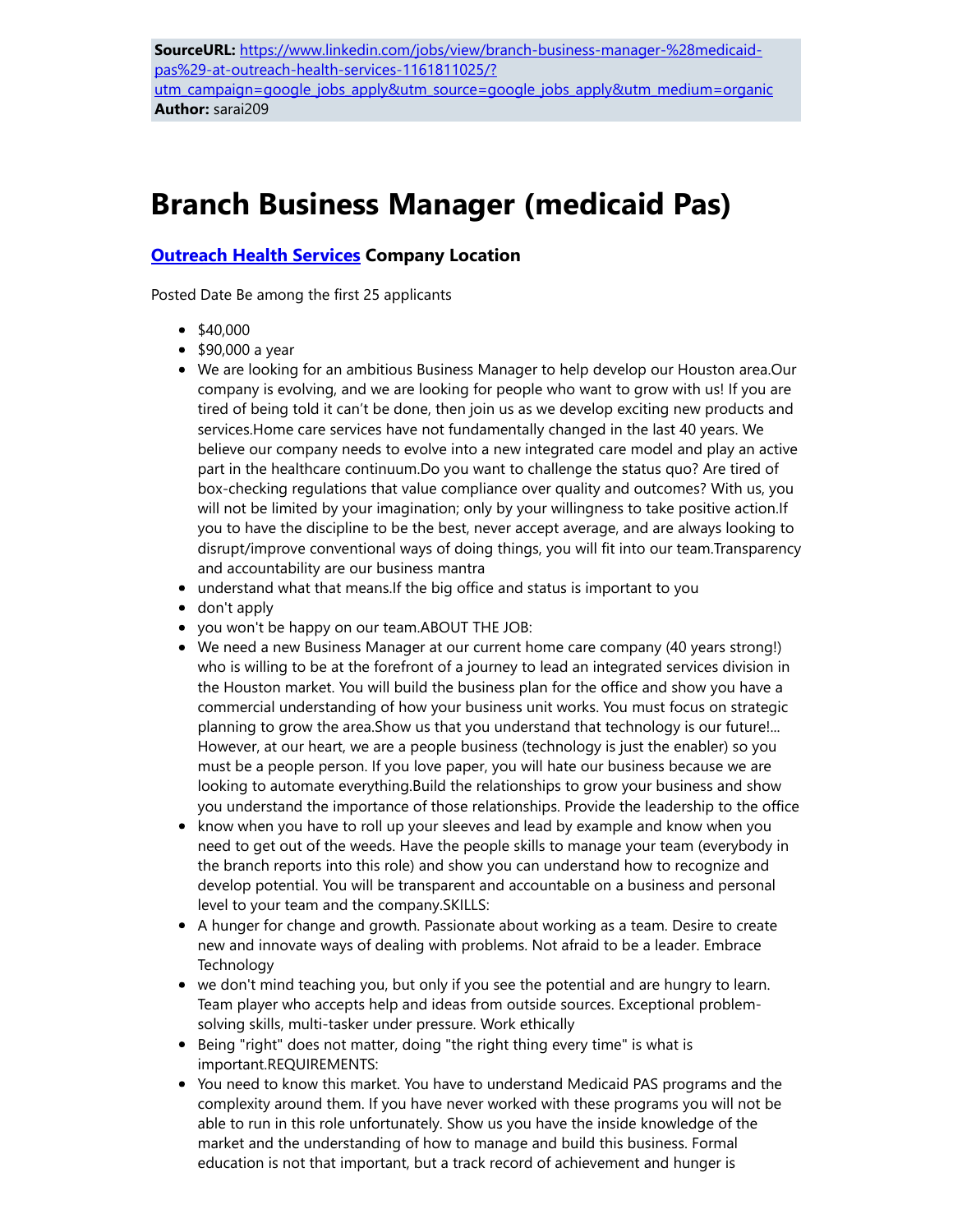everything. You must be eligible to work in the U.S. and maintain a passing federal/state background.Salary: \$40,000.00 to \$90,000.00 /yearExperience:health business management: 5 years (Required)Medicaid home health: 5 years (Required)Work authorization:United States (Required)Additional Compensation:BonusesBenefits offered:Paid time offParental leaveHealth insuranceDental insuranceHealthcare spending or reimbursement accounts such as HSAs or FSAsOther types of insuranceRetirement benefits or accountsCommuting/travel assistanceFlexible schedulesWorkplace perks such as food/coffee and flexible work schedulesOthersPay frequency:Every other weekShift:Day

### Behavioral Health Medical Director - Louisiana Medicaid | Humana | LinkedIn

SourceURL: https://www.linkedin.com/jobs/view/behavioral-health-medical-director-louisianamedicaid-at-humana-1160728895/?

[utm\\_campaign=google\\_jobs\\_apply&utm\\_source=google\\_jobs\\_apply&utm\\_medium=organic](https://www.linkedin.com/jobs/view/behavioral-health-medical-director-louisiana-medicaid-at-humana-1160728895/?utm_campaign=google_jobs_apply&utm_source=google_jobs_apply&utm_medium=organic) Author: sarai209

### Behavioral Health Medical Director - Louisiana Medicaid

### **[Humana](https://www.linkedin.com/company/4257/) Company Location**

Posted Date Be among the first 25 applicants

### **Description**

The Medical Director relies on medical background and reviews health claims. The Medical Director work assignments involve moderately complex to complex issues where the analysis of situations or data requires an in-depth evaluation of variable factors.

### **Responsibilities**

Humana's Louisiana Medicaid BH Medical Director will oversee our behavioral health (BH) clinical program for Louisiana Medicaid plan members. They will collaborate closely with the Chief Medical Officer (CMO) to integrate the day-to-day administration and strategic management of behavioral and physical health services, including utilization management (UM), quality improvement, and value-based payment programs. The BH Medical Director will be based in Louisiana and will also lead the development of new products and services in Humana's Medicaid BH delivery model.

### Essential Functions And Responsibilities

- Lead major clinical and quality management components of Humana's BH services
- Provide clinical case management consultations and clinical guidance for contracted primary care physicians (PCPs) treating BH-related concerns not requiring referral to BH specialists
- Develop comprehensive care programs for the management of youth and adult BH concerns typically treated by PCPs (such as ADHD and depression)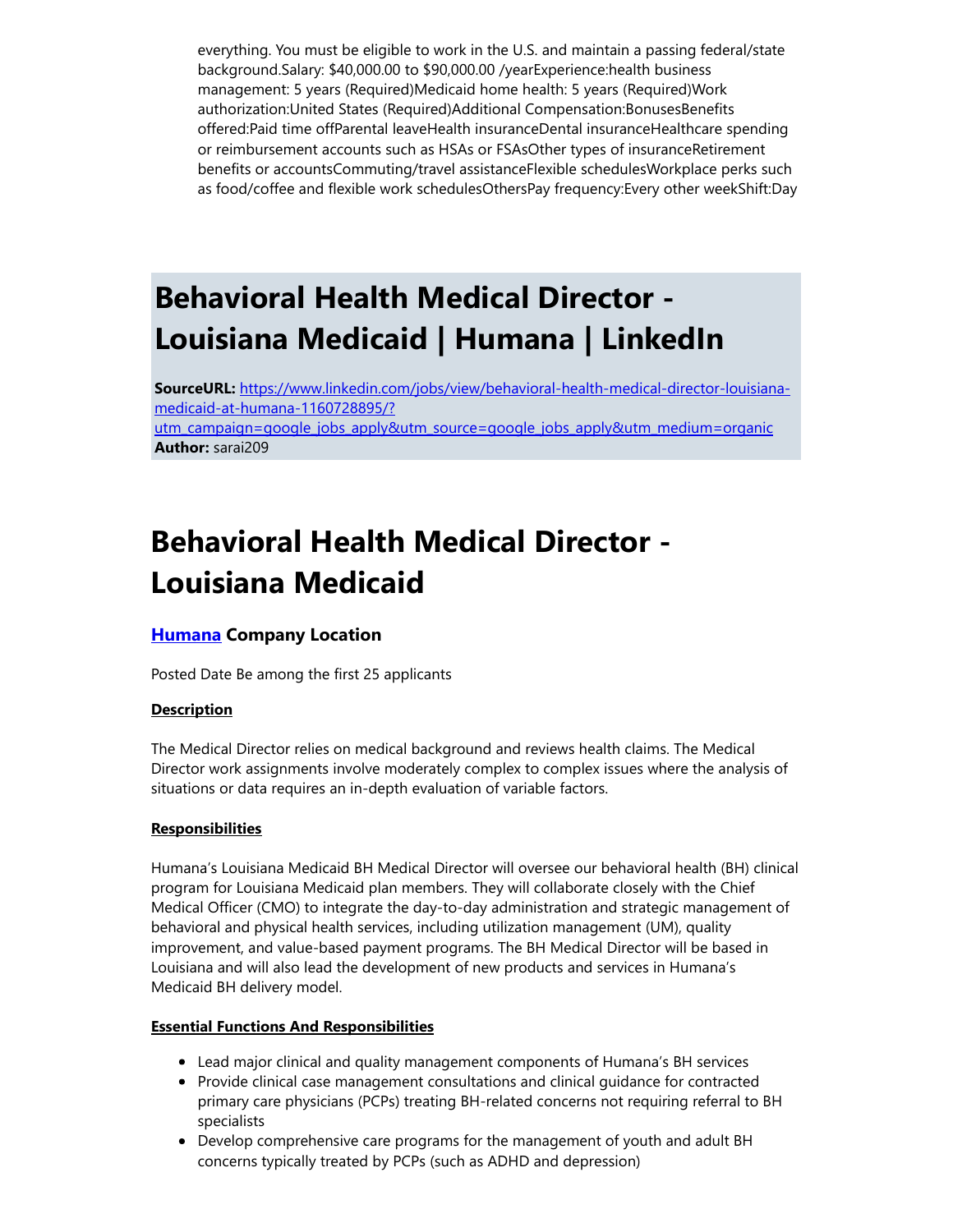- Oversee, monitor and assist with effective implementation of the Quality Management (QM) program; accountable for overall continuous improvement of BH services and programs
- Oversee, monitor, and assist with the management of psychopharmacology pharmacy benefits manager (PBM) activities, including the establishment of prior authorization, clinical appropriateness of use, and step therapy requirements for the use of stimulants and antipsychotics for all enrollees under age 18
- Work closely with the UM of services and associated appeals related to children and youth and adults with mental illness and/or substance use disorders (SUD)
- Develop targeted education and training for Humana PCPs to screen for mental health and SUD using evidence-based tools (e.g. AUDIT-C, PHQ-9, and GAD-7), perform diagnostic assessments, provide counseling and prescribe pharmacotherapy when indicated, and build collaborative care models in their practices
- Lead BH policy development in Louisiana, driving implementation, oversight, and accountability for both Humana internal and external stakeholders
- Adhere to and comply with federal and state laws and programmatic requirements
- Collaborate with provider relations personnel to ensure high-quality and appropriate care delivered through the BH provider network
- Establish and maintain relationships with providers, advocates, and other key Louisiana stakeholders by maintaining open and ongoing communications; represent Humana at public forums and engagement opportunities
- Maintain compliance with BH-related contract requirements and attend oversight committee meetings to ensure appropriate procedures are adhered to within Humana and within care delivery
- Collaborate closely with corporate and local population health teams in developing programs and strategies to address BH needs at a population health level
- Share responsibility for the management of the BH services delivery system with the BH Coordinator and Addictionologist/Addiction Services Manager
- Serve as co-chairperson of Humana's Louisiana Quality Improvement Committee

### Required Education, Certification, & Experience Qualifications

- Physician with a current, unencumbered Louisiana-license as a physician
- Board-certified in psychiatry
- At least three (3) years of training in a medical specialty
- Knowledge of the managed care industry
- Possess analysis and interpretation skills with prior experience leading teams focusing on quality management, UM, discharge planning and/or home health or rehab

### Preferred Experience Qualifications

- Five (5) years or more clinical experience working in BH
- Familiarity with Louisiana-based BH organizations
- Medicaid Managed Care clinical or behavioral health leadership experience

### Scheduled Weekly Hours

40

# CHC Service Coordinator | UPMC Health Plan | LinkedIn

SourceURL: https://www.linkedin.com/jobs/view/chc-service-coordinator-at-upmc-health-plan-1161194303/?

[utm\\_campaign=google\\_jobs\\_apply&utm\\_source=google\\_jobs\\_apply&utm\\_medium=organic](https://www.linkedin.com/jobs/view/chc-service-coordinator-at-upmc-health-plan-1161194303/?utm_campaign=google_jobs_apply&utm_source=google_jobs_apply&utm_medium=organic)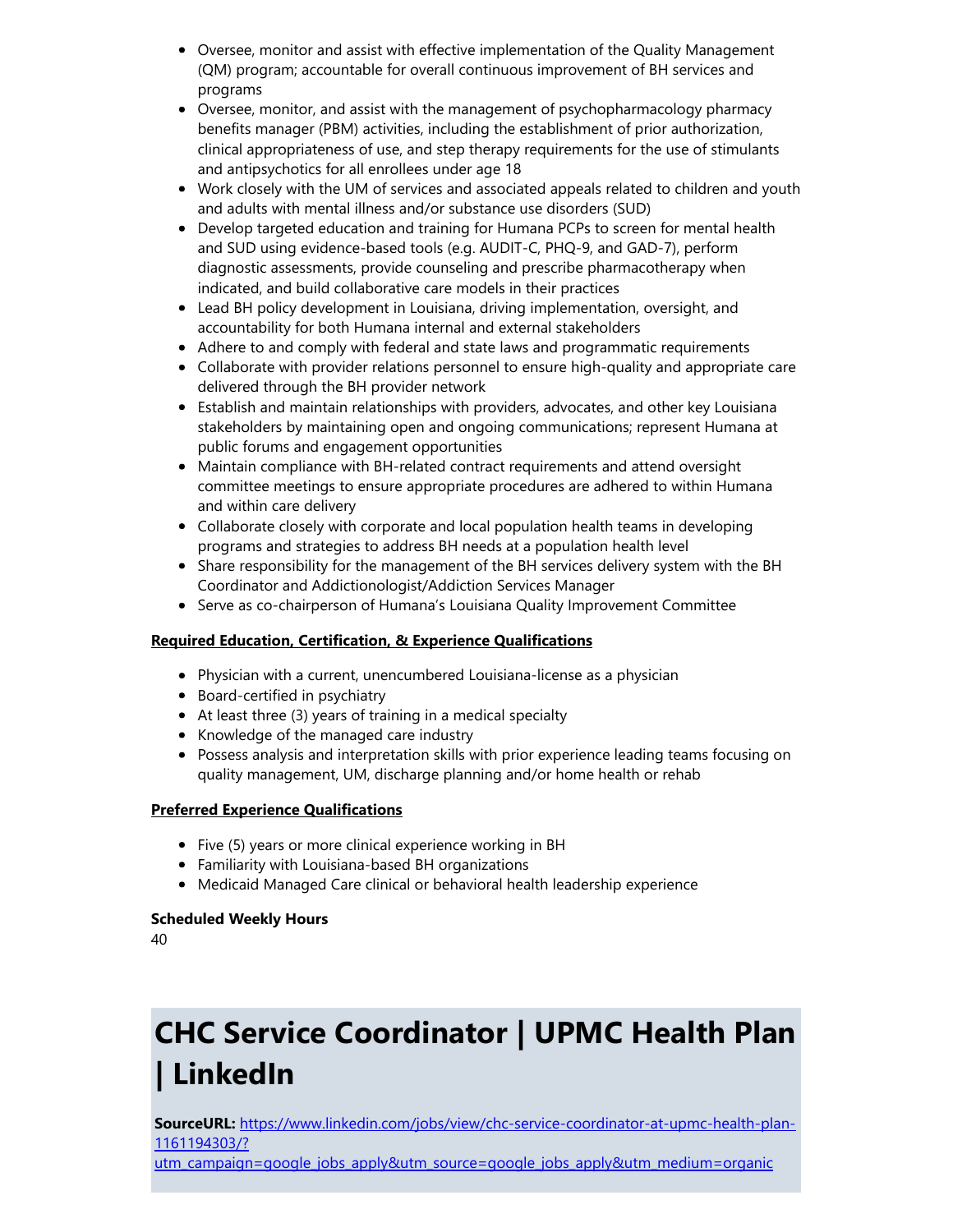### (2) CHC Service Coordinator

### **Description**

Community HealthChoices (CHC) is Pennsylvania's managed care long term services and supports (LTSS) program serving seniors and individuals with physical disabilities in the Commonwealth, as well as dual-eligible individuals covered by Medicare and Medicaid.

To provide service coordination services across the continuum of care through a communitybased approach to improve health outcomes of the Members served. Service coordination's purpose is a for a collaborative process that assesses, plans, implements coordinates, monitors and evaluates options and services to meet an individual's health needs through communication and available resources to promote quality, cost-effective outcomes.

### **Responsibilities**

- Actively coordinates with other individuals and entities essential in the physical and behavioral care delivery for the Member to provide for seamless coordination between physical, behavioral and support services
- Assist Members in obtaining HCBS services that will support independent living
- Assist the Member and his or her PCPT in identifying and choosing willing and qualified Providers
- Collect s additional necessary information, including, at a minimum: Member preferences, strengths and goals to inform the development of the PCSP Conducts reevaluation of level of care annually or more frequently as needed
- Explores coverage of services to address Member identified needs through other sources, including services provided under Medical Assistance , Medicare or private insurance and other community resources
- Identify, coordinate and assist Members in gaining access to needed LTSS and Medical Assistance services, as well as non-Medicaid funded medical, social, housing, educational, and other services and supports
- Informing Members about available LTSS, required assessments, the Person t-centered service planning process, service alternatives, service delivery options including opportunities for Self -direction, roles, rights including DHS Fair Hearing rights, risks and responsibilities, and to assist with fair hearing requests when needed and requested, and to protect a Members health, welfare and quality on on-going basis
- Lead the Person-Centered Service Planning (PCSP) process and oversee the implementation of PCSPs
- Providing information to Members and facilitating access, coordinating and monitoring LTSS needs for Members
- Works with the Member to complete activities necessary to maintain LTSS eligibility

### **Qualifications**

- Bachelor's degree in Social Work, Psychology, or other related fields.
- At least three years working in social service or health care related setting; Completion of person-centered planning and person-centered direction training; Experience working with people with disabilities or seniors in need of LTSS; Knowledge of the home and community-based service system and how to access and arrange for services;
- Experience conducting LTSS needs assessments and monitoring LTSS delivery;
- Cultural competency and the ability to provide informed advocacy;
- Ability to interact with physicians and other health care professionals in a professional manner is required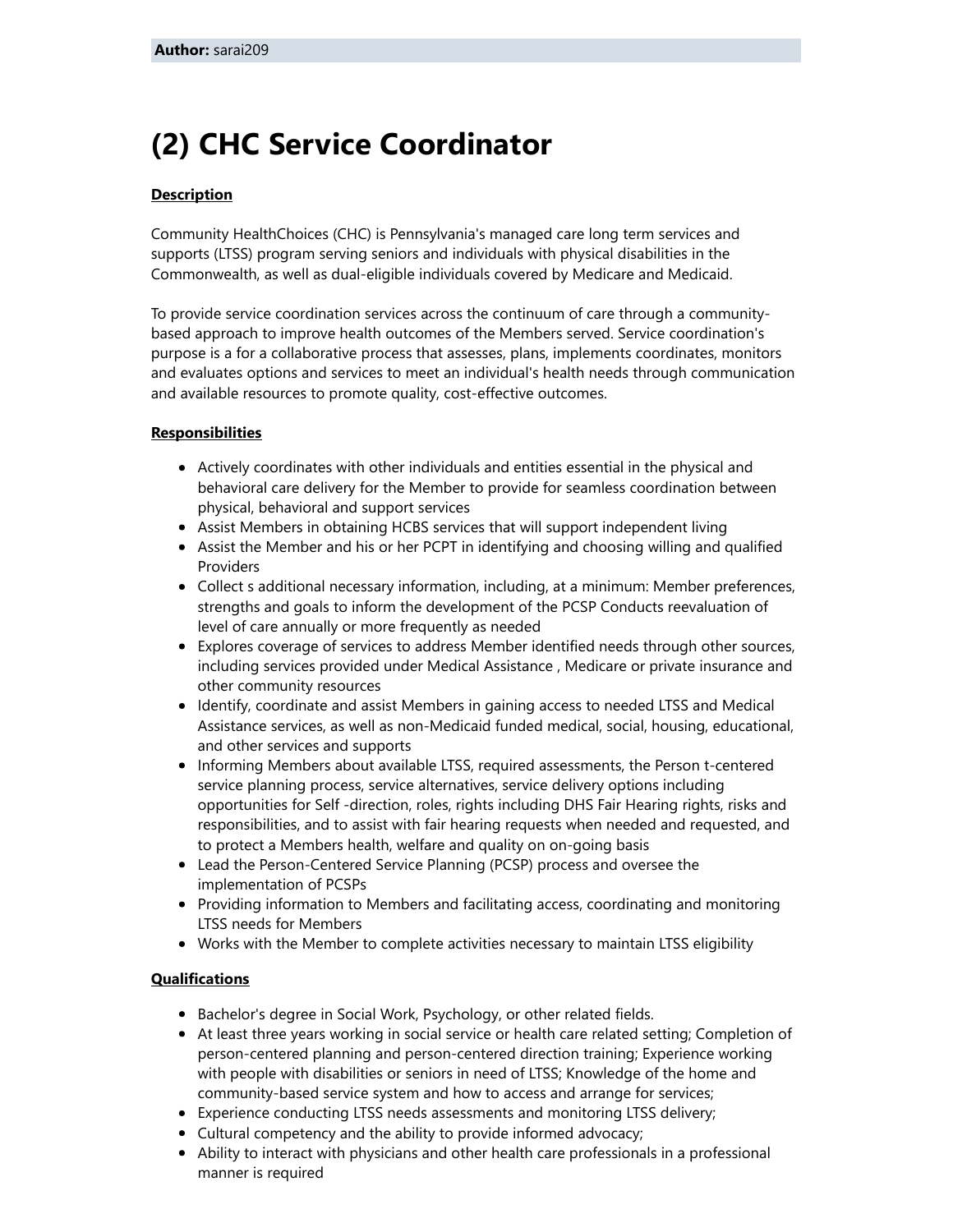Licensure, Certifications, and Clearances:

Driver's License

# Medicaid Eligibility Advocate | HCA Healthcare | LinkedIn

SourceURL: https://www.linkedin.com/jobs/view/medicaid-eligibility-advocate-at-hcahealthcare-1143451488/? [utm\\_campaign=google\\_jobs\\_apply&utm\\_source=google\\_jobs\\_apply&utm\\_medium=organic](https://www.linkedin.com/jobs/view/medicaid-eligibility-advocate-at-hca-healthcare-1143451488/?utm_campaign=google_jobs_apply&utm_source=google_jobs_apply&utm_medium=organic) Author: sarai209

### Medicaid Eligibility Advocate

### **HCA [Healthcare](https://www.linkedin.com/company/3626/) Company Location**

New Posted Date Be among the first 25 applicants

**Description** 

SHIFT: Days (rotating weekends)

SCHEDULE: Full-time

Do you have exceptional customer service and the ability to plan organize and exercise sound judgment? Do you have demonstrated communication, problem solving and case management skills and the ability to act/decide accordingly?

Now is the time to join our team of motivated and nurturing individuals working to assist patients with their Medicaid Eligibility screening and enrollment. Ideal candidates will have a steady work knowledge of medical terminology, practices and procedures, as well as laws, regulations, and guidelines. You should also share a passion for our purpose, "To serve and enable those who care for and improve human life in their community."

Does this sound like you? If so, APPLY TODAY. See what makes us a fabulous place to work!

">

Parallon is now seeking a Full-Time Medicaid Eligibility Advocate

You can also Like us on Facebook: https://www.facebook.com/ParallonRCSJobs.

### What We Can Offer You

- We offer you an excellent total compensation package, including **competitive salary**, excellent benefit package and **growth opportunities**. We believe deeply in our team and your ability to do excellent work with us.
- Your benefits package allows you to select the options that best meet the needs of you and your family. **Benefits** include 401k, paid time off medical, dental, flex spending, life, disability, tuition reimbursement, employee discount program, employee stock purchase program and student loan repayment.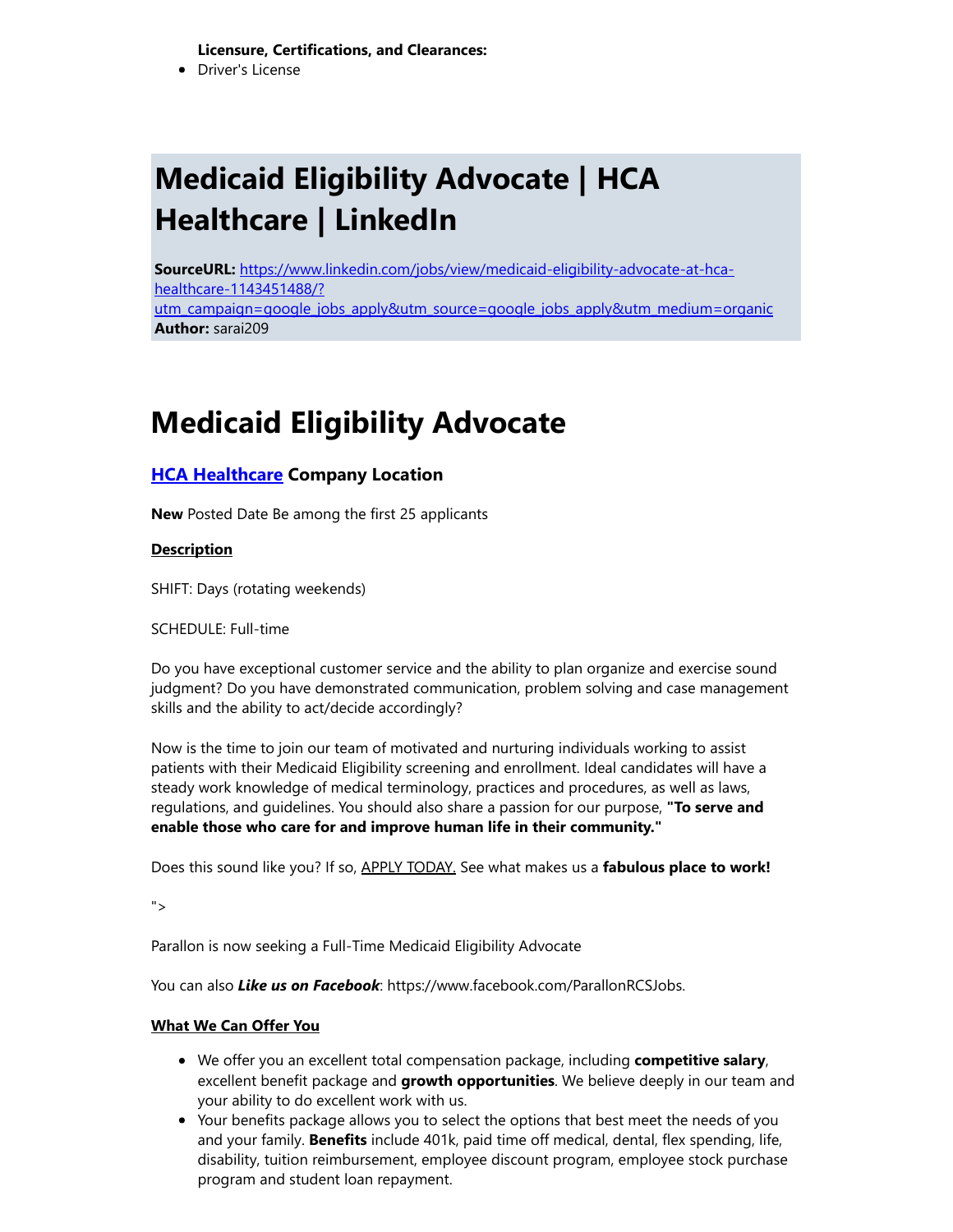#### What You Will Do

- Responsible for conducting eligibility screenings, assessment of patient financial requirements, and counseling patients on insurance benefits and co-payments.
- Serve as a liaison between the patient, hospital, and governmental agencies; and you will be actively involved in all areas of case management.
- Screen and evaluate patients for existing insurance coverage, federal and state assistance programs, or hospital charity application.
- Re-verify benefits and obtains authorization and/or referral after treatment plan has been discussed, prior to initiation of treatment. Ensures appropriate signatures are obtained on all necessary forms.
- Obtain legal relevant medical evidence, physician statements and all other documentation required for eligibility determination, and complete and file applications.
- Initiate and maintain proper follow-up with the patient and government agency caseworkers to ensure timely processing and completion of all mandated applications and accompanying documentation.
- Document progress notes to the patient's file and the hospital computer system.
- Participate in ongoing, comprehensive training programs as required.
- Required to make field visits as necessary.

#### **Qualifications**

### EXPERIENCE AND EDUCATION NEEDED:

- College degree preferred or high school diploma (equivalent).
- Minimum three years of hospital/medical business office experience with insurance procedures and patient interaction
- Understanding of patient confidentiality to protect the patient and the clinic/corporation.
- Ability to collect, synthesize and research complex or diverse information.

#### About Us

Parallon believes that organizations that continuously learn and improve will thrive. That's why after more than a decade we remain dedicated to helping hospitals and hospital systems operate knowledgeably, intelligently, effectively and efficiently in the rapidly evolving healthcare marketplace, today and in the future. As one of the healthcare industry's leading providers of business and operational services, Parallon is uniquely equipped to provide a broad spectrum of customized revenue cycle services.

We are an equal opportunity employer and we value diversity at our company. We do not discriminate on the basis of race, religion, color, national origin, gender, sexual orientation, age, marital status, veteran status, or disability status.

#ParallonBCOM

### Program Analyst. | Centers for Medicare & Medicaid Services | LinkedIn

SourceURL: https://www.linkedin.com/jobs/view/program-analyst-at-centers-for-medicaremedicaid-services-147394021/? [utm\\_campaign=google\\_jobs\\_apply&utm\\_source=google\\_jobs\\_apply&utm\\_medium=organic](https://www.linkedin.com/jobs/view/program-analyst-at-centers-for-medicare-medicaid-services-147394021/?utm_campaign=google_jobs_apply&utm_source=google_jobs_apply&utm_medium=organic) Author: sarai209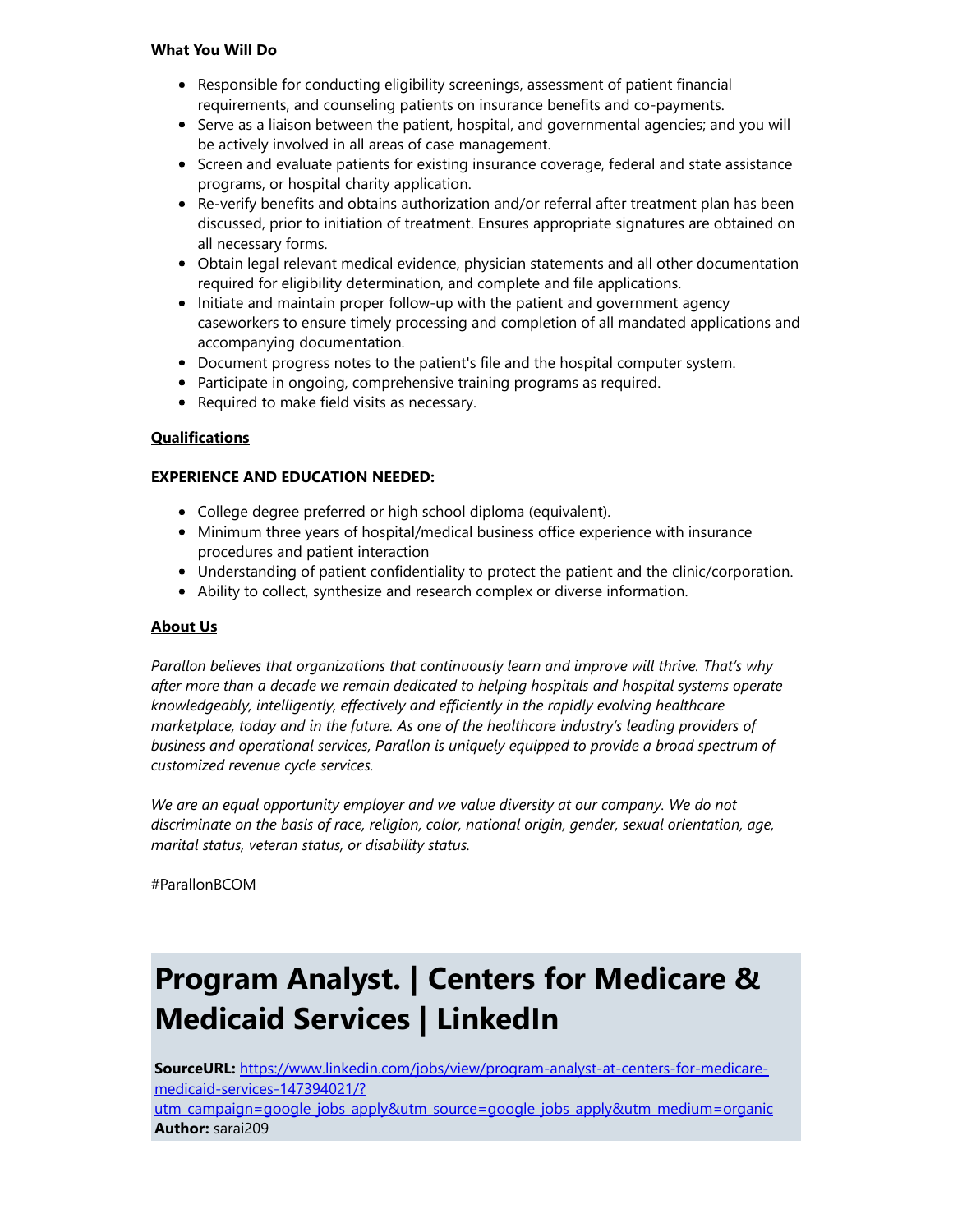### Program Analyst.

### Centers for [Medicare](https://www.linkedin.com/company/4653/) & Medicaid Services Company Location

Posted Date Be among the first 25 applicants

• Duties

### **Summary**

This position is located in the Department of Health & Human Services (HHS), Centers for Medicare & Medicaid Services (CMS), Office of Information Technology (OIT), Information Technology Capital Planning Group (ITCPG), Division of IT Investment Management Policy (DIIMP).

As a Program Analyst, GS-0343-12, you will be performing a variety of complex program analysis utilizing qualitative and quantitative methods to determine organizational program efficiency and effectiveness.

### **Responsibilities**

- Analyze and evaluate the efficiency and effectiveness of a health care, health regulatory, or human services or related program, within a CMS organization.
- o Provide technical advice on policies and procedures.
- Review and evaluate established program policies and procedures to determine gaps where additional guidance is needed.
- Employs qualitative and quantitative methods, procedures and systems for assessing the efficiency and effectiveness of a health care program, or a segment of a program.
- Travel Required
- 
- Not required
- 
- Supervisory status
- 
- No
- Promotion Potential
- 

12

- Job family (Series)
- Requirements

Conditions of Employment

- You must be a U.S. Citizen or National to apply for this position.
- You will be subject to a background and suitability investigation.
- Time-in-Grade restrictions apply.
- Qualifications
- 
- **ALL QUALIFICATION REQUIREMENTS MUST BE MET WITHIN 30 DAYS OF THE** CLOSING DATE OF THIS ANNOUNCEMENT.
- 
- In order to qualify for the GS-12, you must meet the following: You must demonstrate in your resume at least one year (52 weeks) of qualifying specialized experience equivalent to the GS-11 grade level in the Federal government, obtained in either the private or public sector, to include: 1) Analyzing and evaluating the efficiency and effectiveness of program operations within a CMS organization; 2) Formulating and recommending additional policies or procedures or modifications to improve efficiency and effectiveness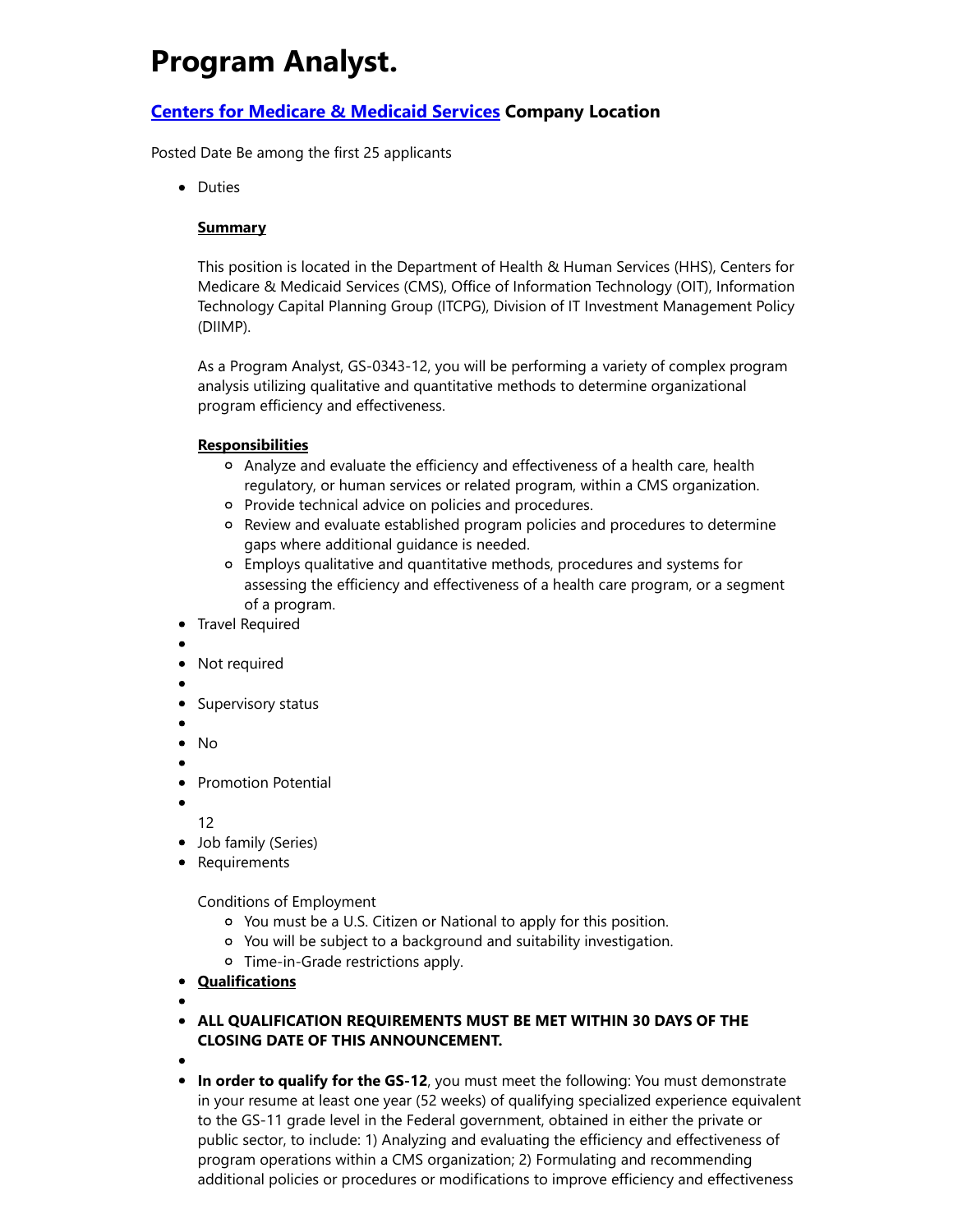of current program operations; and 3) Advising managers and program officials on management or program-related policies and procedures.

- Substitution of Education for Experience: There is no substitution of education to meet the specialized experience requirement at the GS-12 grade level.
- 
- Combination of Experience and Education: There is no combination of experience and education to meet the specialized experience requirement at the GS-12 grade level.
- 
- Experience refers to paid and unpaid experience, including volunteer work done through National Service programs (e.g., Peace Corps, AmeriCorps) and other organizations (e.g., professional; philanthropic; religious; spiritual; community, student, social). Volunteer work helps build critical competencies, knowledge, and skills and can provide valuable training and experience that translates directly to paid employment. You will receive credit for all qualifying experience, including volunteer experience.
- 
- **Time-in-Grade:** To be eligible, current Federal employees must have served at least 52 weeks (one year) at the next lower grade level from the position/grade level(s) to which they are applying.
- 

### Click The Following Link To View The Occupational Questionnaire

- 
- **•** Education
- 
- This job does not have an education qualification requirement.
- Additional information
- 
- **Bargaining Unit Position: Yes**
- **Tour of Duty: Flexible**
- Recruitment/Relocation Incentive: Not Authorized
- **Financial Disclosure: Not Required**
- 
- CMS employees currently participating in 100% Full-Time Telework Program may be eligible to remain in the program. If an employee in this program is selected, the pay will be set in accordance with the locality pay for the applicable duty station. The listed salary range reflects the locality pay assigned to the duty location(s) listed in the vacancy announcement. For more information about pay based on locality, please visit the
- 
- The Interagency Career Transition Assistance Plan (ICTAP) and Career Transition

Assistance Plan (CTAP) provide eligible displaced federal employees with selection priority over other candidates for competitive service vacancies. To be qualified you must submit the required documentation and be rated well-qualified for this vacancy.

### Additional Forms REQUIRED Prior To Appointment

- $\circ$  Optional Form 306, Declaration of Federal Employment and the Background/Suitability Investigation - A background and suitability investigation will be required for all selectees. Appointment will be subject to the successful completion of the investigation and favorable adjudication. Failure to successfully meet these requirements may be grounds for appropriate personnel action. In addition, if hired, a reinvestigation or supplemental investigation may be required at a later time. If selected, the Optional Form 306 will be required prior to final job offer.
- Form I-9, Employment Verification and the Electronic Eligibility Verification **Program** - CMS participates in the Electronic Employment Eligibility Verification Program (E-Verify). E-Verify helps employers determine employment eligibility of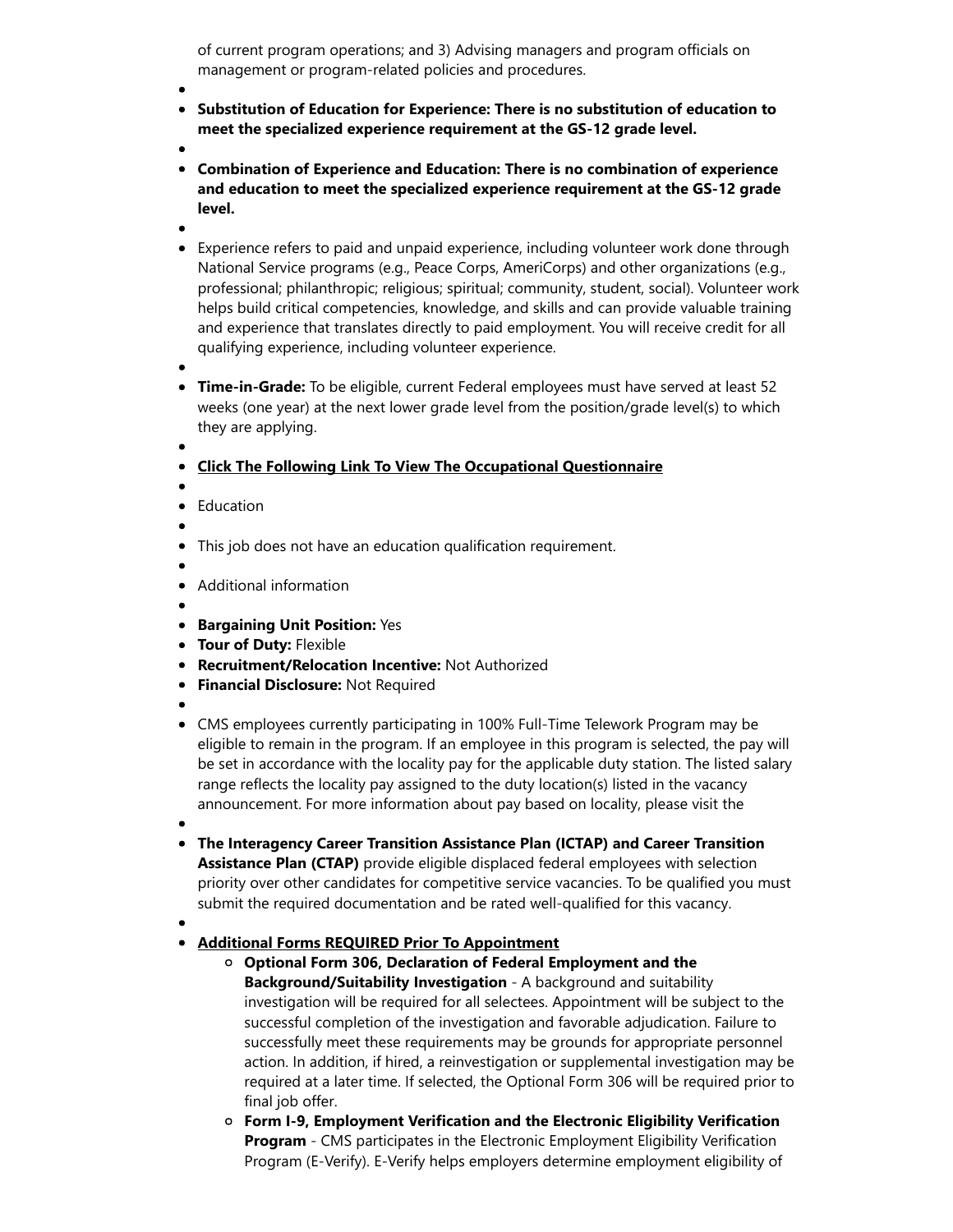new hires and the validity of their Social Security numbers. If selected, the Form I-9 will be required at the time of in-processing.

- o Standard Form 61, Appointment Affidavits If selected, the Standard Form 61 will be required at the time of in-processing.
- Additional selections may be made from this announcement for similar positions within CMS in the same geographical location. For Central Office vacancies, the "same geographical location" includes Baltimore, Maryland; Bethesda, Maryland; and Washington, D.C.
- 
- If you are unable to apply online or need to fax a document you do not have in electronic form, view the following link for information regarding an
- 
- How You Will Be Evaluated
- 
- You will be evaluated for this job based on how well you meet the qualifications above.
- 
- Once the announcement has closed, your online application, resume, transcripts and CMS required documents will be used to determine if you meet eligibility and qualification requirements listed on this announcement. If you are found to be among the top qualified candidates, you will be referred to the selecting official for employment consideration. Please follow all instructions carefully. Errors or omissions may affect your rating.

Your qualifications will be evaluated on the following competencies (knowledge, skills, abilities and other characteristics):

- o Project Management
- Technical Competence
- Written Communication
- Background checks and security clearance
- 
- Security clearance
- 
- Drug test required
- 
- No
- Required Documents

### The Following Documents Are REQUIRED

- Resume showing relevant experience; cover letter optional. Your resume must indicate your citizenship and if you are registered for Selective Service if you are a male born after 12/31/59. Your resume must also list your work experience and education (if applicable) including the start and end dates (mm/dd/yy) of each employment along with the number of hours worked per week. For work in the Federal service, you must include the series and grade level for the position(s). Your resume will be used to validate your responses to the assessment tool(s). For resume and application tips visit:
- **CMS Required Documents (e.g., SF-50, DD-214, SF-15, etc.).** Current CMS employees are REQUIRED to submit a copy of their most recent Notification of Personnel Action (SF-50) at the time of application. Additional documents may also be required to be considered for this vacancy announcement.
- College Transcripts. Although this position does not require a degree, you may substitute college credit in whole, or in part, for experience at specified grade levels. You must submit a copy of your transcript at the time of application in order to substitute your education for the required experience. If you do not submit a transcript, your education will not be considered in determining your qualifications for the position. You may submit an unofficial transcript or a list of college courses completed indicating course title, credit hours, and grades received. An official transcript is required if you are selected for the position.

College Transcripts and Foreign Education: Applicants who have completed part or all of their education outside of the U.S. must have their foreign education evaluated by an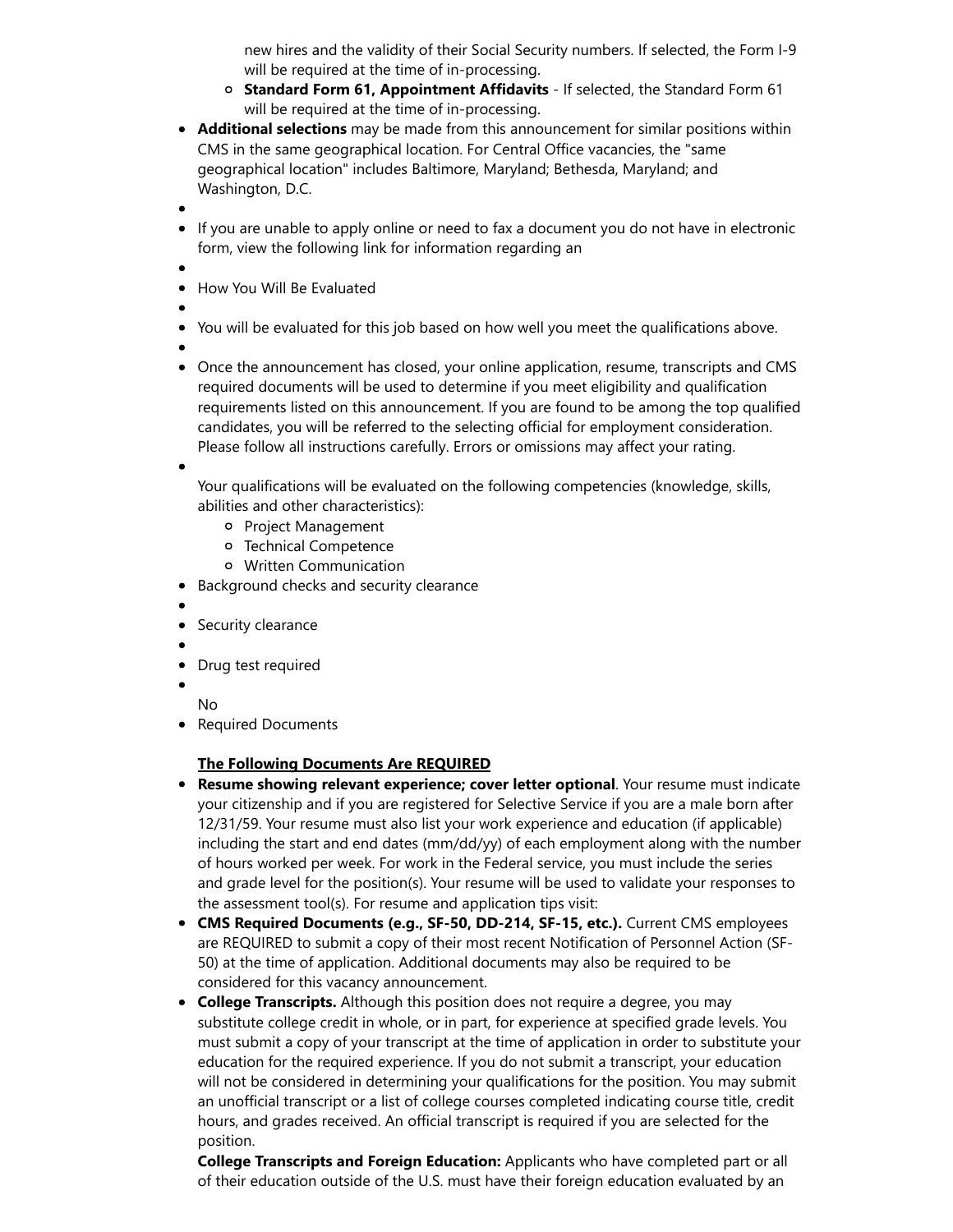accredited organization to ensure that the foreign education is comparable to education received in accredited educational institutions in the U.S. For a listing of services that can perform this evaluation, visit the

**PLEASE NOTE:** A complete application package includes the online application, resume, transcripts (if qualifying through education substitution or a combination of education and experience) and CMS required documents. Please carefully review the full job announcement to include the "Required Documents" and "How to Apply" sections. Failure to submit the online application, resume, transcripts (if applicable) and CMS required documents, will result in you not being considered for employment.

Benefits  $\bullet$ 

> A career with the U.S. Government provides employees with a comprehensive benefits package. As a federal employee, you and your family will have access to a range of benefits that are designed to make your federal career very rewarding.

Eligibility for benefits depends on the type of position you hold and whether your position is full-time, part-time, or intermittent. Contact the hiring agency for more information on the specific benefits offered.

• How to Apply

Your complete application package, as described in the "Required Documents" section, must be received by 11:59 PM ET on 03/14/2019 to receive consideration.

### IN DESCRIBING YOUR WORK EXPERIENCE AND/OR EDUCATION, PLEASE BE CLEAR AND SPECIFIC REGARDING YOUR EXPERIENCE OR EDUCATION.

#### Please Ensure EACH Work History Includes ALL Of The Following Information

We strongly encourage applicants to utilize the USAJOBS resume builder in the creation of resumes.

- Official Position Title (include series and grade if Federal job)
- Duties (be specific in describing your duties)
- Employer's name and address
- Supervisor name and phone number
- o Start and end dates including month, day and year (e.g. June 18, 2007 to April 05, 2008)
- Full-time or part-time status (include hours worked per week)
- o Salary
- Determining length of general or specialized experience is dependent on the above information and failure to provide ALL of this information WILL result in a finding of ineligible.
	- o To begin, click Apply to access the online application. You will need to be logged into your USAJOBS account to apply. If you do not have a USAJOBS account, you will need to create one before beginning the application.
	- $\circ$  Follow the prompts to select your resume and/or other supporting documents to be included with your application package. You will have the opportunity to upload additional documents to include in your application before it is submitted. Your uploaded documents may take several hours to clear the virus scan process.
	- After acknowledging you have reviewed your application package, complete the Include Personal Information section as you deem appropriate and click to continue with the application process.
	- You will be taken to the online application which you must complete in order to apply for the position. Complete the online application, verify the required documentation is included with your application package, and submit the application.
- To verify the status of your application, log into your USAJOBS account (
-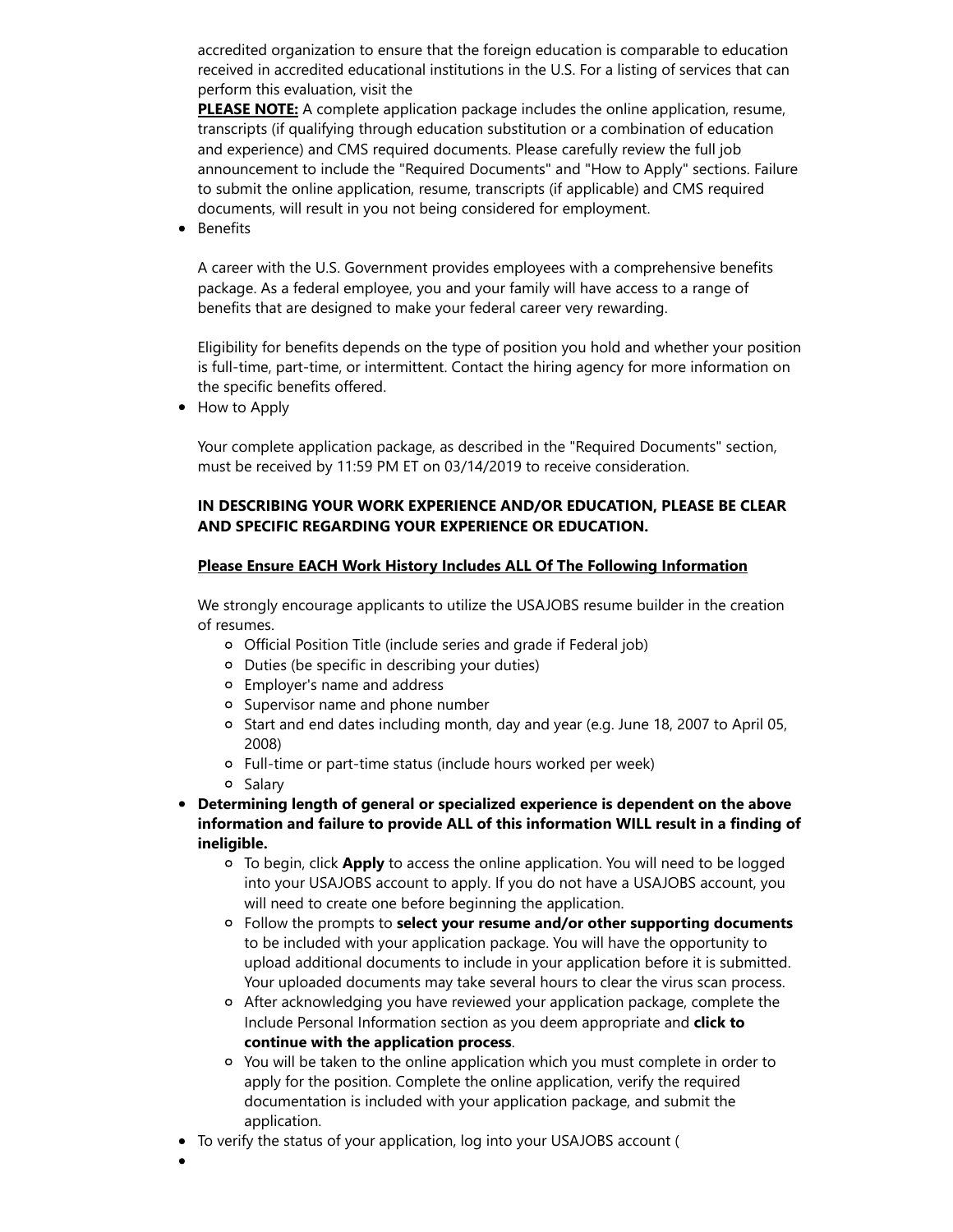- This agency provides reasonable accommodation to applicants with disabilities. If you need a reasonable accommodation for any part of the application or hiring process, please send an email to HRCenterHelpDesk@cms.hhs.gov. The decision to grant reasonable accommodation will be made on a case-by-case basis.
- 
- **Commissioned Corps Officers** (including Commissioned Corps applicants that are professionally boarded) who are interested in applying for this position must send their professional resume (not PHS Curriculum Vitae) and cover letter to
- 
- CMS employees who are currently appointed under Schedule A authority and are interested in applying for this position must submit their resume, Schedule A documentation, transcripts (if positive education required or qualifying through education substitution), and cover letter (optional) to
- 
- Agency contact information
- 
- CMS HR CENTER HELP DESK
- 
- Phone
- Email
- 
- Address
- 
- Office of Information Technology
- 7500 Security Blvd
- Woodlawn, MD 21244
- $\bullet$  US
- 
- Next steps
- 
- Once your online application is submitted, you will receive a confirmation notification by email. Your application will be evaluated to determine your eligibility and qualifications for the position. After the evaluation is complete, you will receive another email notification regarding the status of your application.
- 

Within 30 business days of the closing date,03/14/2019, you may check your status online by logging into your USAJOBS account (

• Fair & Transparent

The Federal hiring process is setup to be fair and transparent. Please read the following guidance.

Equal Employment Opportunity Policy

The United States Government does not discriminate in employment on the basis of race, color, religion, sex (including pregnancy and gender identity), national origin, political affiliation, sexual orientation, marital status, disability, genetic information, age, membership in an employee organization, retaliation, parental status, military service, or other non-merit factor.

### Reasonable Accommodation Policy

Federal agencies must provide reasonable accommodation to applicants with disabilities where appropriate. Applicants requiring reasonable accommodation for any part of the application process should follow the instructions in the job opportunity announcement. For any part of the remaining hiring process, applicants should contact the hiring agency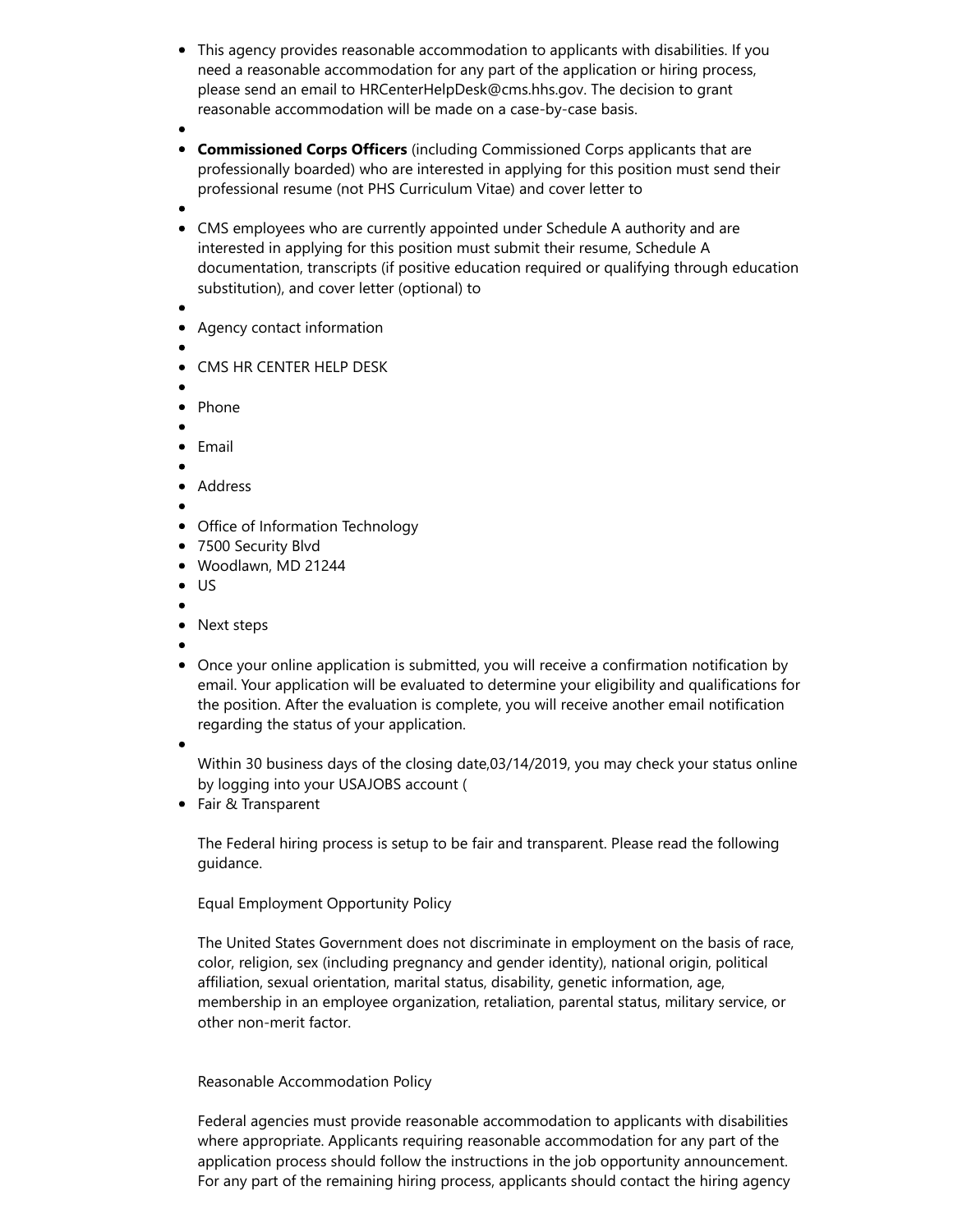directly. Determinations on requests for reasonable accommodation will be made on a case-by-case basis.

A reasonable accommodation is any change to a job, the work environment, or the way things are usually done that enables an individual with a disability to apply for a job, perform job duties or receive equal access to job benefits.

Under the Rehabilitation Act of 1973, federal agencies must provide reasonable accommodations when:

- An applicant with a disability needs an accommodation to have an equal opportunity to apply for a job.
- An employee with a disability needs an accommodation to perform the essential job duties or to gain access to the workplace.
- An employee with a disability needs an accommodation to receive equal access to benefits, such as details, training, and office-sponsored events.
- You can request a reasonable accommodation at any time during the application or hiring process or while on the job. Requests are considered on a case-by-case basis.
- 
- Learn more about
	- Legal and regulatory guidance

This job originated on

### Supervisory Health Insurance Specialist. | Centers for Medicare & Medicaid Services | LinkedIn

SourceURL: https://www.linkedin.com/jobs/view/supervisory-health-insurance-specialist.-atcenters-for-medicare-%26-medicaid-services-147390963/? [utm\\_campaign=google\\_jobs\\_apply&utm\\_source=google\\_jobs\\_apply&utm\\_medium=organic](https://www.linkedin.com/jobs/view/supervisory-health-insurance-specialist.-at-centers-for-medicare-%26-medicaid-services-147390963/?utm_campaign=google_jobs_apply&utm_source=google_jobs_apply&utm_medium=organic) Author: sarai209

### Supervisory Health Insurance Specialist.

### **Centers for [Medicare](https://www.linkedin.com/company/4653/) & Medicaid Services Company Location**

Posted Date Be among the first 25 applicants

• Duties

### **Summary**

This position is located in the Department of Health & Human Services (HHS), Centers for Medicare & Medicaid Services (CMS), Center for Clinical Standards and Quality, Quality Improvement and Innovation Group (QIIG) .

As a Supervisory Health Insurance Specialist, GS-0107-15, you will serve as Deputy to an SES-level Director, and share authorities and responsibilities with the Director for four of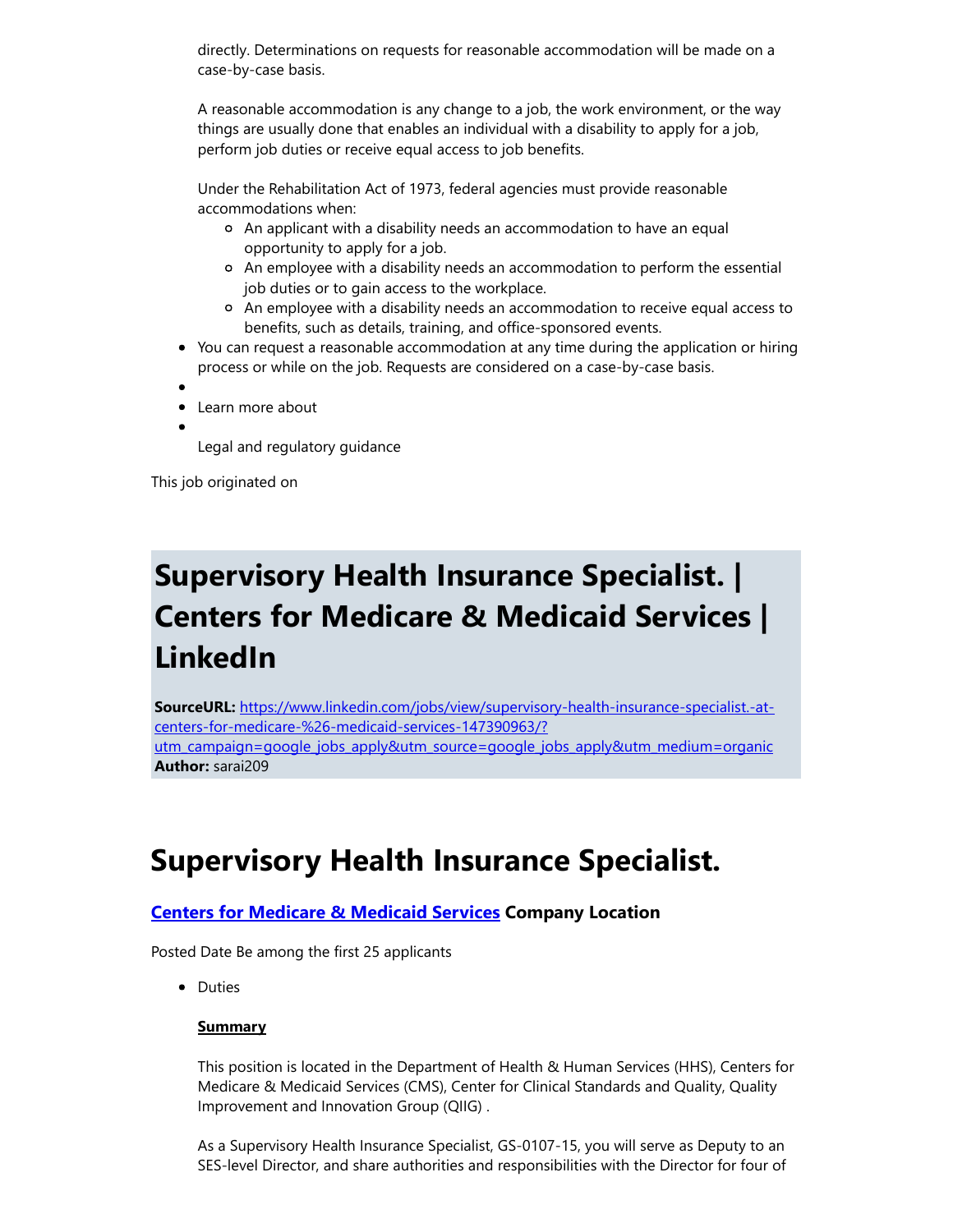the five Divisions of QIIG.

### **Responsibilities**

- o Serves as the first-level supervisor for four Division Directors.
- Direct the development of policies and provides policy direction, coordination and support of CCSQ's quality improvement services.
- Exercise managerial authority to set long-range goals and objectives, translate objectives into specific projects, determine program emphasis, plan for long-range staffing and organization needs.
- Approve or decides on personnel actions, make selections on key positions, and approves selections made by subordinate supervisors.
- Travel Required
- 
- Occasional travel You may be expected to travel for this position.
- 
- Supervisory status
- 
- Yes
- 
- Promotion Potential
- 

None

- Job family (Series)
- Requirements

Conditions of Employment

- You must be a U.S. Citizen or National to apply for this position.
- You will be subject to a background and suitability investigation.
- Time-in-Grade restrictions apply.
- **Qualifications**
- ALL QUALIFICATION REQUIREMENTS MUST BE MET WITHIN 30 DAYS OF THE CLOSING DATE OF THIS ANNOUNCEMENT.
- 
- In order to qualify for the GS-15, you must meet the following: You must demonstrate in your resume at least one year (52 weeks) of qualifying specialized experience equivalent to the GS-14 grade level in the Federal government, obtained in either the private or public sector, to include: 1) Managing projects focused on improving quality improvement and innovation healthcare delivery; 2) Developing strategies to drive quality improvement and innovation in service delivery to improve healthcare delivery; 3) Overseeing work activities of employees or teams to ensure that program operations are met.
- 
- Experience refers to paid and unpaid experience, including volunteer work done through National Service programs (e.g., Peace Corps, AmeriCorps) and other organizations (e.g., professional; philanthropic; religious; spiritual; community, student, social). Volunteer work helps build critical competencies, knowledge, and skills and can provide valuable training and experience that translates directly to paid employment. You will receive credit for all qualifying experience, including volunteer experience.
- 
- **Time-in-Grade:** To be eligible, current Federal employees must have served at least 52 weeks (one year) at the next lower grade level from the position/grade level(s) to which they are applying.
- Click The Following Link To View The Occupational Questionnaire
- Education
- 
- This job does not have an education qualification requirement.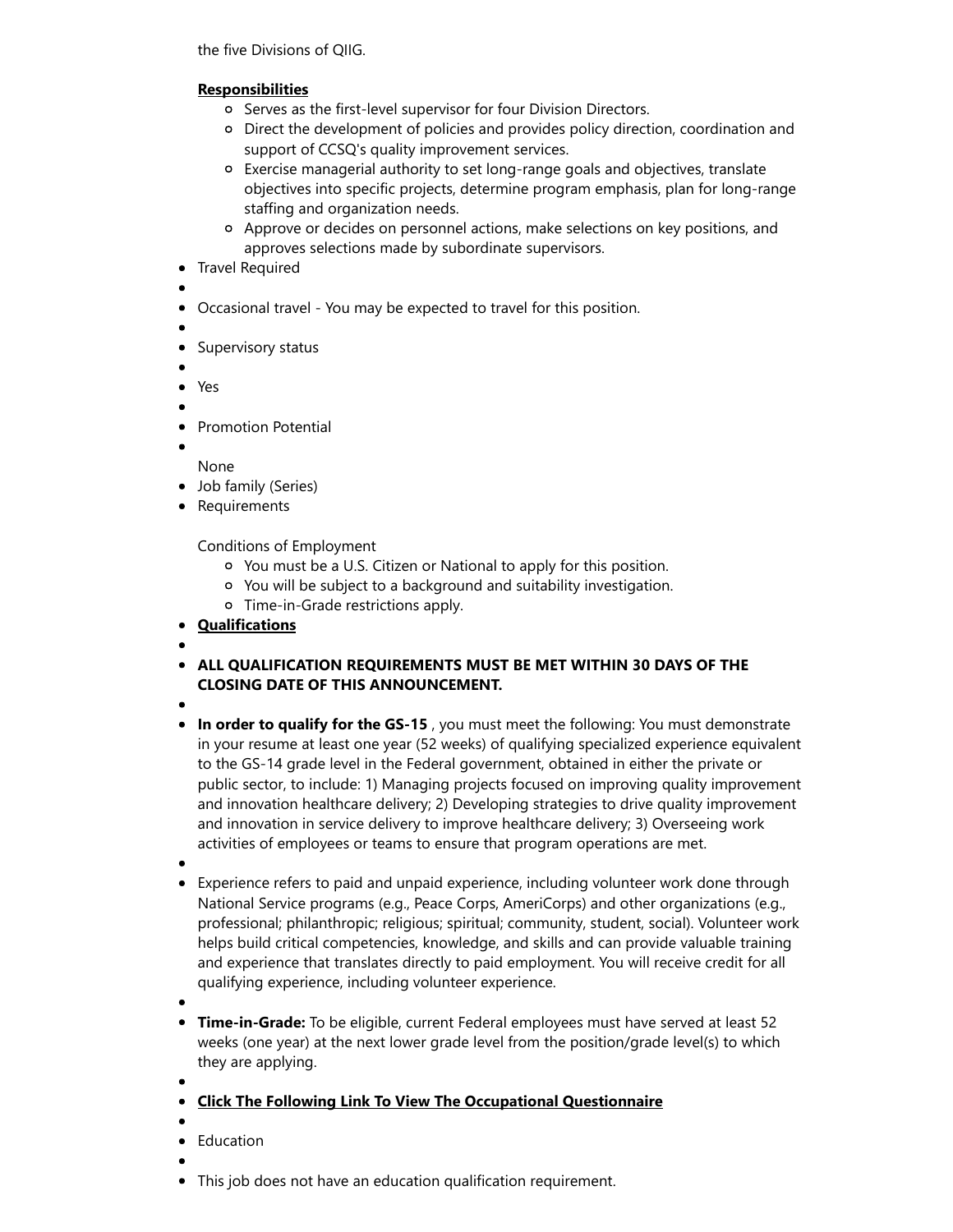- Additional information
- 
- **Bargaining Unit Position: No**
- **Tour of Duty: Flexible**
- Recruitment/Relocation Incentive: Not Authorized  $\bullet$
- **Financial Disclosure: Required**
- 
- The Interagency Career Transition Assistance Plan (ICTAP) and Career Transition

Assistance Plan (CTAP) provide eligible displaced federal employees with selection priority over other candidates for competitive service vacancies. To be qualified you must submit the required documentation and be rated well-qualified for this vacancy.

### Additional Forms REQUIRED Prior To Appointment

- Optional Form 306, Declaration of Federal Employment and the Background/Suitability Investigation - A background and suitability investigation will be required for all selectees. Appointment will be subject to the successful completion of the investigation and favorable adjudication. Failure to successfully meet these requirements may be grounds for appropriate personnel action. In addition, if hired, a reinvestigation or supplemental investigation may be required at a later time. If selected, the Optional Form 306 will be required prior to final job offer.
- Form I-9, Employment Verification and the Electronic Eligibility Verification Program - CMS participates in the Electronic Employment Eligibility Verification Program (E-Verify). E-Verify helps employers determine employment eligibility of new hires and the validity of their Social Security numbers. If selected, the Form I-9 will be required at the time of in-processing.
- $\circ$  Standard Form 61, Appointment Affidavits If selected, the Standard Form 61 will be required at the time of in-processing.
- Additional selections may be made from this announcement for similar positions within CMS in the same geographical location. For Central Office vacancies, the "same geographical location" includes Baltimore, Maryland; Bethesda, Maryland; and Washington, D.C.
- 
- If you are unable to apply online or need to fax a document you do not have in electronic form, view the following link for information regarding an
- 
- How You Will Be Evaluated
- 
- You will be evaluated for this job based on how well you meet the qualifications above.
- 
- Once the announcement has closed, your online application, resume, and CMS required documents will be used to determine if you meet eligibility and qualification requirements listed on this announcement. If you are found to be among the top qualified candidates, you will be referred to the selecting official for employment consideration. Please follow all instructions carefully. Errors or omissions may affect your rating.

Your qualifications will be evaluated on the following competencies (knowledge, skills, abilities and other characteristics):

- Building Coalitions/Communications
- o Business Acumen
- Leading People
- Managing Change
- Background checks and security clearance
- 
- Security clearance
- 
- Drug test required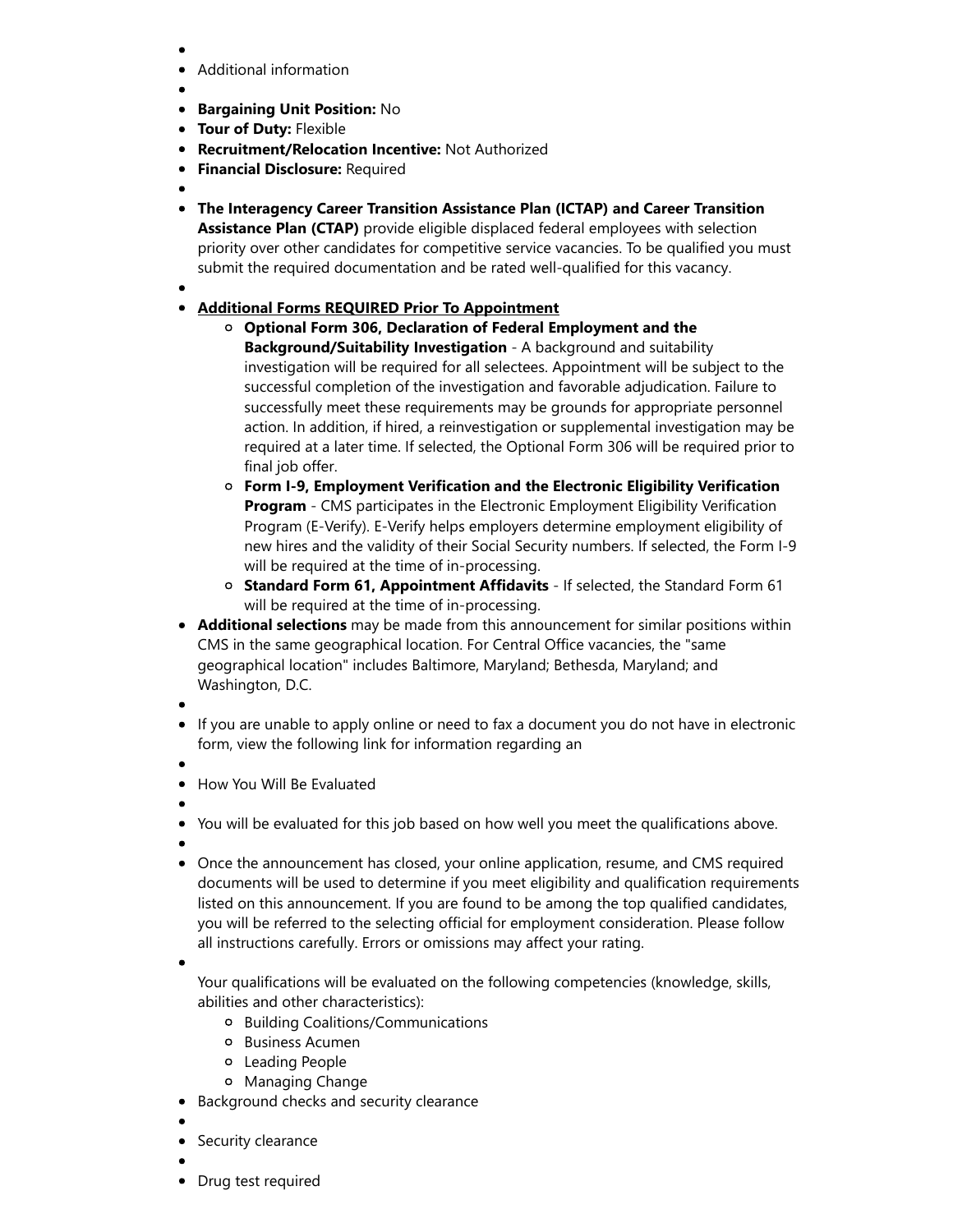- No
- Required Documents

### The Following Documents Are REQUIRED

- **Resume showing relevant experience; cover letter optional**. Your resume must indicate your citizenship and if you are registered for Selective Service if you are a male born after 12/31/59. Your resume must also list your work experience and education (if applicable) including the start and end dates (mm/dd/yy) of each employment along with the number of hours worked per week. For work in the Federal service, you must include the series and grade level for the position(s). Your resume will be used to validate your responses to the assessment tool(s). For resume and application tips visit:
- CMS Required Documents (e.g., SF-50, DD-214, SF-15, etc.). Current CMS employees are REQUIRED to submit a copy of their most recent Notification of Personnel Action (SF-50) at the time of application. Additional documents may also be required to be considered for this vacancy announcement.

PLEASE NOTE: A complete application package includes the online application, resume, and CMS required documents. Please carefully review the full job announcement to include the "Required Documents" and "How to Apply" sections. Failure to submit the online application, resume and CMS required documents, will result in you not being considered for employment.

• Benefits

A career with the U.S. Government provides employees with a comprehensive benefits package. As a federal employee, you and your family will have access to a range of benefits that are designed to make your federal career very rewarding.

Eligibility for benefits depends on the type of position you hold and whether your position is full-time, part-time, or intermittent. Contact the hiring agency for more information on the specific benefits offered.

• How to Apply

Your complete application package, as described in the "Required Documents" section, must be received by 11:59 PM ET on 03/14/2019 to receive consideration.

### IN DESCRIBING YOUR WORK EXPERIENCE AND/OR EDUCATION, PLEASE BE CLEAR AND SPECIFIC REGARDING YOUR EXPERIENCE OR EDUCATION.

#### Please Ensure EACH Work History Includes ALL Of The Following Information

We strongly encourage applicants to utilize the USAJOBS resume builder in the creation of resumes.

- Official Position Title (include series and grade if Federal job)
- Duties (be specific in describing your duties)
- Employer's name and address
- Supervisor name and phone number
- o Start and end dates including month, day and year (e.g. June 18, 2007 to April 05, 2008)
- Full-time or part-time status (include hours worked per week)
- o Salary
- Determining length of general or specialized experience is dependent on the above information and failure to provide ALL of this information WILL result in a finding of ineligible.
	- o To begin, click Apply to access the online application. You will need to be logged into your USAJOBS account to apply. If you do not have a USAJOBS account, you will need to create one before beginning the application.
	- $\circ$  Follow the prompts to select your resume and/or other supporting documents to be included with your application package. You will have the opportunity to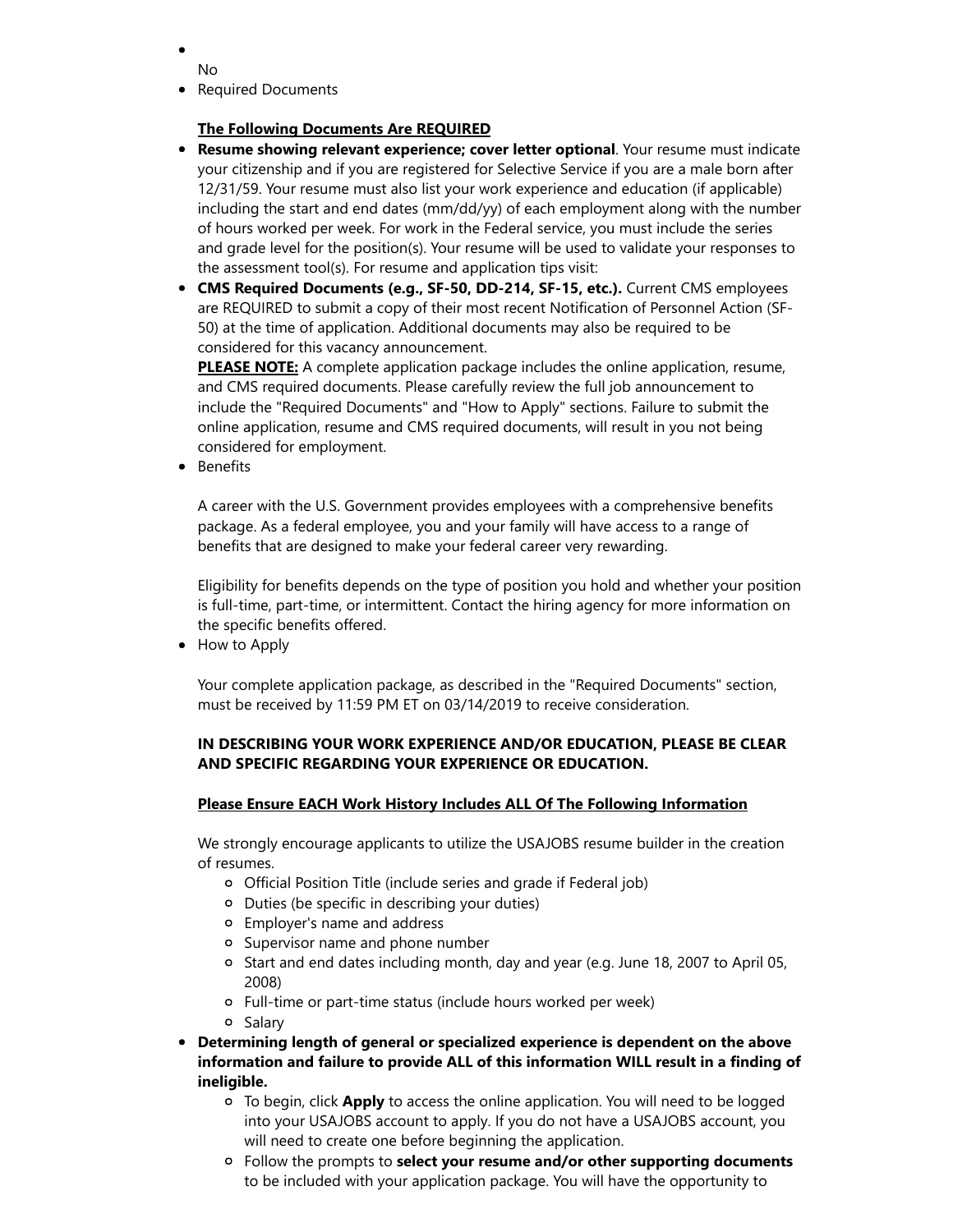upload additional documents to include in your application before it is submitted. Your uploaded documents may take several hours to clear the virus scan process.

- After acknowledging you have reviewed your application package, complete the Include Personal Information section as you deem appropriate and click to continue with the application process.
- You will be taken to the online application which you must complete in order to apply for the position. Complete the online application, verify the required documentation is included with your application package, and submit the application.
- To verify the status of your application, log into your USAJOBS account (
- 
- This agency provides reasonable accommodation to applicants with disabilities. If you need a reasonable accommodation for any part of the application or hiring process, please send an email to James.jones1@cms.hhs.gov. The decision to grant reasonable accommodation will be made on a case-by-case basis.
- 
- Commissioned Corps Officers (including Commissioned Corps applicants that are professionally boarded) who are interested in applying for this position must send their professional resume (not PHS Curriculum Vitae) and cover letter to
- 
- CMS employees who are currently appointed under Schedule A authority and are interested in applying for this position must submit their resume, Schedule A documentation, transcripts (if positive education required or qualifying through education substitution), and cover letter (optional) to James.jones1@cms.hhs.gov. You MUST include the Job Announcement Number in the subject line of the email to receive consideration for the position. For additional information regarding Schedule A authority
- Agency contact information
- 
- James Jones
- 
- Phone
- 
- Email
- Address
- 
- Center for Clinical Standards and Quality
- 7500 Security Blvd
- Woodlawn, MD 21244
- US
- 
- Next steps
- 
- Once your online application is submitted, you will receive a confirmation notification by email. Your application will be evaluated to determine your eligibility and qualifications for the position. After the evaluation is complete, you will receive another email notification regarding the status of your application.

Within 30 business days of the closing date,03/14/2019, you may check your status online by logging into your USAJOBS account (

Fair & Transparent

The Federal hiring process is setup to be fair and transparent. Please read the following guidance.

Equal Employment Opportunity Policy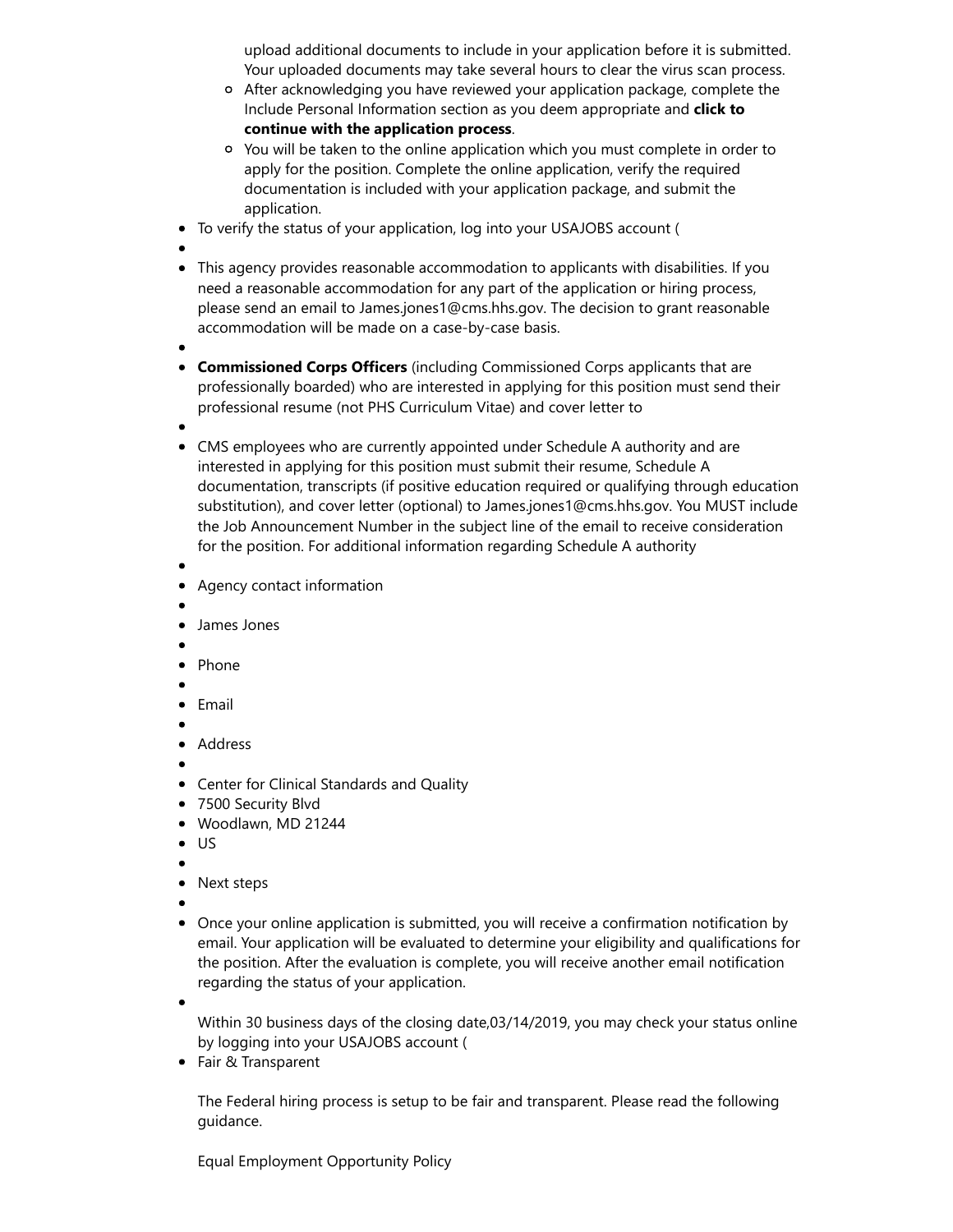The United States Government does not discriminate in employment on the basis of race, color, religion, sex (including pregnancy and gender identity), national origin, political affiliation, sexual orientation, marital status, disability, genetic information, age, membership in an employee organization, retaliation, parental status, military service, or other non-merit factor.

Reasonable Accommodation Policy

Federal agencies must provide reasonable accommodation to applicants with disabilities where appropriate. Applicants requiring reasonable accommodation for any part of the application process should follow the instructions in the job opportunity announcement. For any part of the remaining hiring process, applicants should contact the hiring agency directly. Determinations on requests for reasonable accommodation will be made on a case-by-case basis.

A reasonable accommodation is any change to a job, the work environment, or the way things are usually done that enables an individual with a disability to apply for a job, perform job duties or receive equal access to job benefits.

Under the Rehabilitation Act of 1973, federal agencies must provide reasonable accommodations when:

- An applicant with a disability needs an accommodation to have an equal opportunity to apply for a job.
- An employee with a disability needs an accommodation to perform the essential job duties or to gain access to the workplace.
- An employee with a disability needs an accommodation to receive equal access to benefits, such as details, training, and office-sponsored events.
- You can request a reasonable accommodation at any time during the application or hiring process or while on the job. Requests are considered on a case-by-case basis.
- 
- Learn more about

Legal and regulatory guidance

This job originated on

## Network Manager CA Medicaid Health Plan | Aetna, a CVS Health Company | LinkedIn

SourceURL: https://www.linkedin.com/jobs/view/network-manager-ca-medicaid-health-planat-aetna%2C-a-cvs-health-company-1140489000/? [utm\\_campaign=google\\_jobs\\_apply&utm\\_source=google\\_jobs\\_apply&utm\\_medium=organic](https://www.linkedin.com/jobs/view/network-manager-ca-medicaid-health-plan-at-aetna%2C-a-cvs-health-company-1140489000/?utm_campaign=google_jobs_apply&utm_source=google_jobs_apply&utm_medium=organic) Author: sarai209

### Network Manager CA Medicaid Health Plan

[Company](https://www.linkedin.com/company/2807/) Name **Aetna, a CVS Health Company Company Location San Diego,** CA, US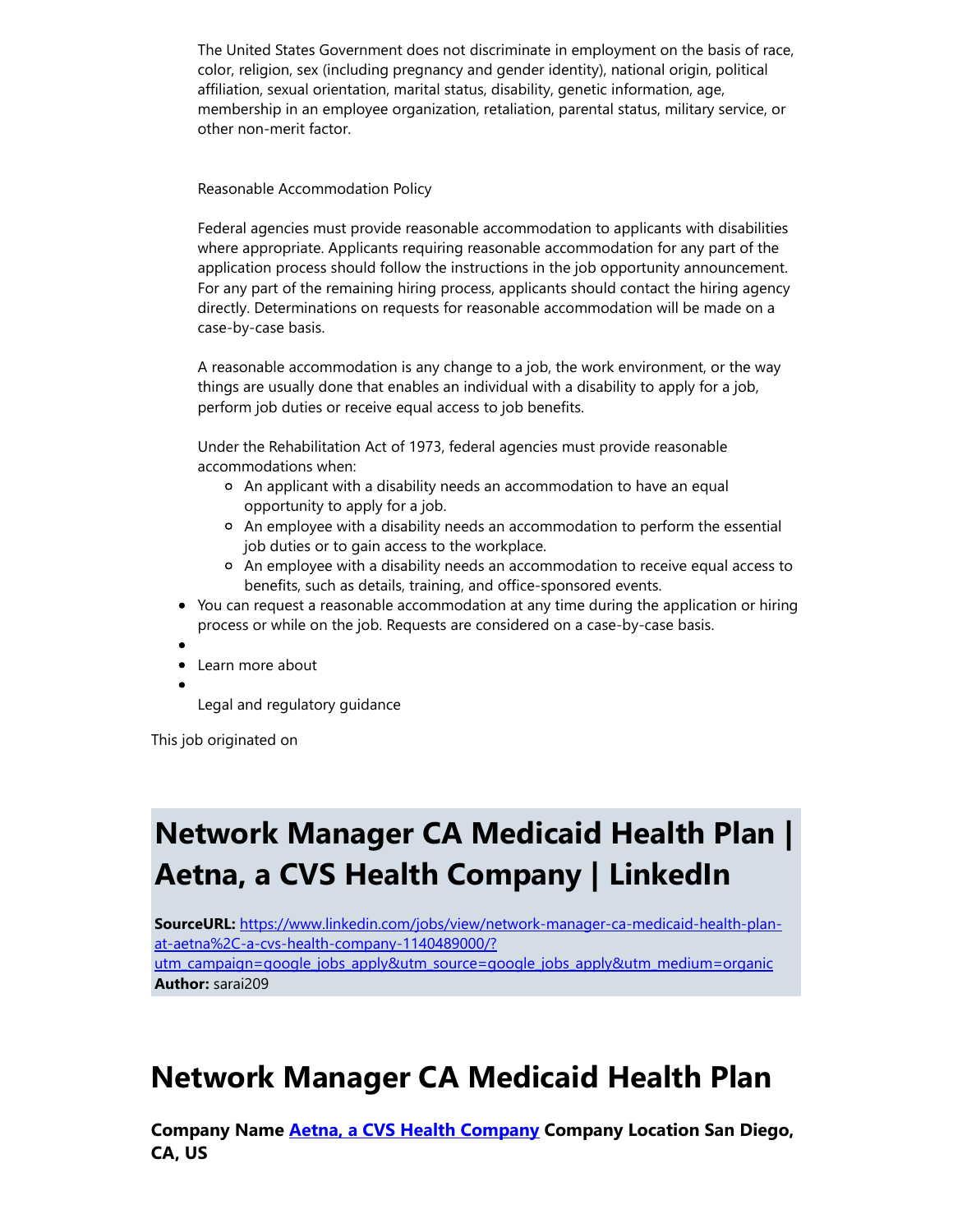Posted Date Posted 4 days ago Number of applicants Be among the first 25 applicants

### **Job Description**

### Aetna Better Health of CA is hiring a Network Manager in our San Diego offices.

Our **Network Manager** will design, develop, contract, maintain and enhance relationships with large medical groups, IPAs, hospitals, facilities, physicians and ancillary providers which serve as contractual networks of care for members; foster growth of managed care products. Partner with health plan to determine network and contract needs.

Responsible for reporting, understanding and managing medical cost issues and initiating appropriate action in partnership with health plan.

### Fundamental Components

(\*) Serves as SME for less experienced team members and internal partners. 15%

(\* Provides network development, maintenance, and refinement activities and strategies in support of cross-market network management unit.

(\*) Assists with the design, development, management, and or implementation of strategic network configurations and integration activities 20%

(\*) Accountable for cost arrangements within defined groups. Collaborates cross-functionally to manage provider compensation and pricing development activities, submission of contractual information, and the review and analysis of reports as part of negotiation and reimbursement modeling activities 15%

(\*) Negotiates and executes, conducts high level review and analysis, dispute resolution and/or settlement negotiations of contracts with larger and more complex, market-based, group/system providers.

(\*) Manages contract performance and supports the development and implementation of value based contract relationships in support of business strategies. Recruits providers as needed to ensure attainment of network expansion and adequacy targets. 30%

(\*) Research and analyze complex healthcare claims, pharmacy and lab data, Perform claim investigations and resolve or escalate for resolution

(\*) Establish and/or administer provider reimbursement processes 20 %

### BACKGROUND/EXPERIENCE Desired

(\*) Must possess a successful track record negotiating large hospital system contracts.

(\*) Must have Medi-Cal Contracting ?Policy experience with Physician groups, Ancillary providers and SNF, Home Health and Long Term Support Services

(\*) Must have experience working with Providers/IPAs delegated in an IPA Model and shared risk arrangements

(\*) Must understand provider enrollment/contracting requirements by specialty.

### EDUCATION

(\*) The highest level of education desired for candidates in this position is a Bachelor's degree or equivalent experience.

#### Functional Experiences

Functional - Network Management/Physician recruiting - medical/4-6 Years Functional - Network Management/Contract negotiation/4-6 Years Functional - Network Management/Provider data services/4-6 Years Functional - Network Management/Network market leadership/1-3 Years Functional - Network Management/Credentialing/1-3 Years

#### Technology Experiences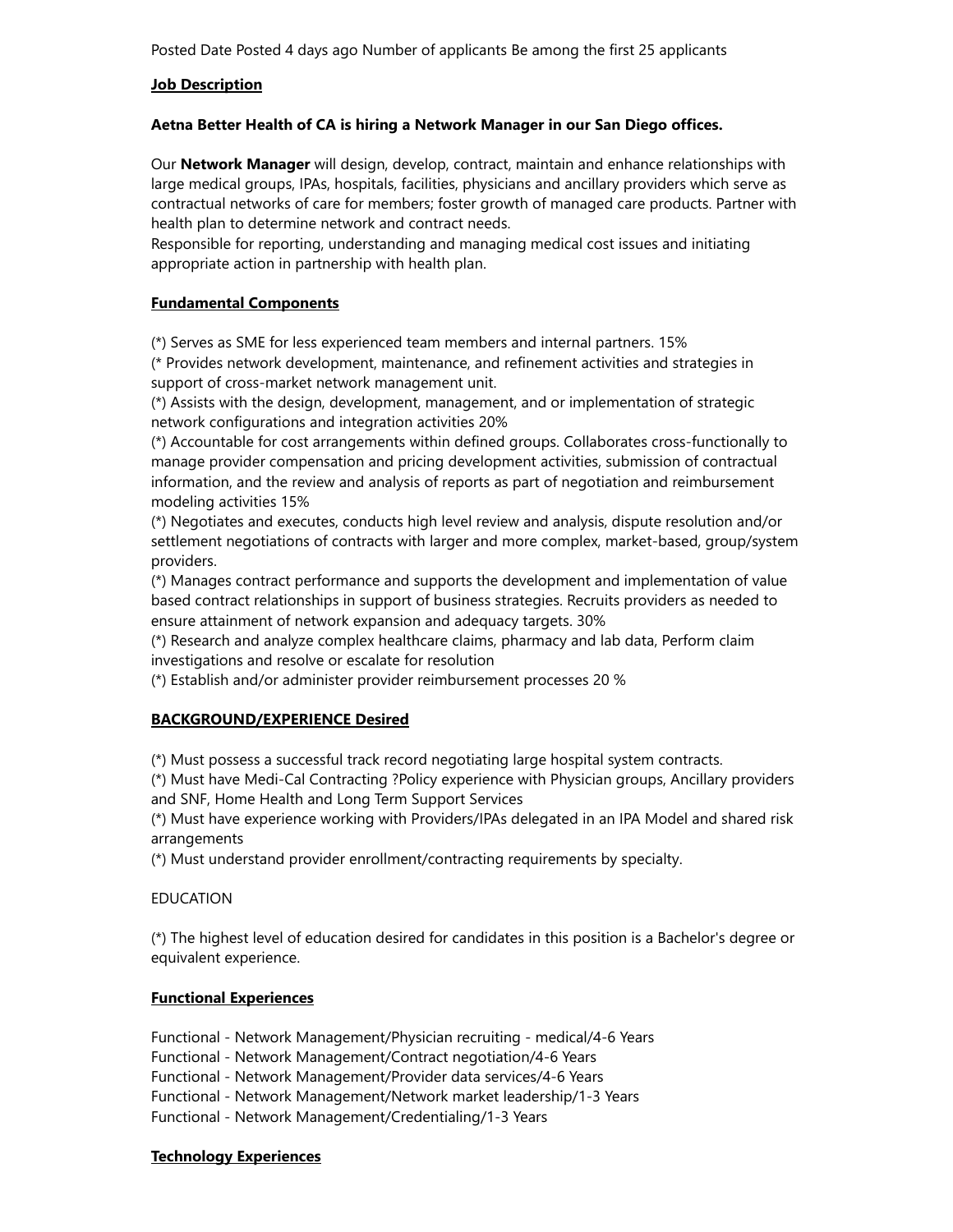#### Telework Specifications

Option for telework will be evaluated after a certain period of employment Telework considered only for unique circumstances

#### Additional Job Information

Highly visible position with opportunity to influence change and make improvements.

Aetna is about more than just doing a job. This is our opportunity to re-shape healthcare for America and across the globe. We are developing solutions to improve the quality and affordability of healthcare. What we do will benefit generations to come.

We care about each other, our customers and our communities. We are inspired to make a difference, and we are committed to integrity and excellence.

Together we will empower people to live healthier lives.

Aetna is an equal opportunity & affirmative action employer. All qualified applicants will receive consideration for employment regardless of personal characteristics or status. We take affirmative action to recruit, select and develop women, people of color, veterans and individuals with disabilities.

We are a company built on excellence. We have a culture that values growth, achievement and diversity and a workplace where your voice can be heard.

Benefit eligibility may vary by position. Click here to review the benefits associated with this position.

Aetna takes our candidates's data privacy seriously. At no time will any Aetna recruiter or employee request any financial or personal information (Social Security Number, Credit card information for direct deposit, etc.) from you via e-mail. Any requests for information will be discussed prior and will be conducted through a secure website provided by the recruiter. Should you be asked for such information, please notify us immediately.

#### Req#

57935BR Job Group Health Care EEO Statement Aetna is an Equal Opportunity, Affirmative Action Employer Primary Location CA-San Diego Additional Locations CA-San Diego

#### Percent Of Travel Required

10 - 25% Potential Telework Position No Full or Part Time Full Time **Supervisory** Yes Resource Group